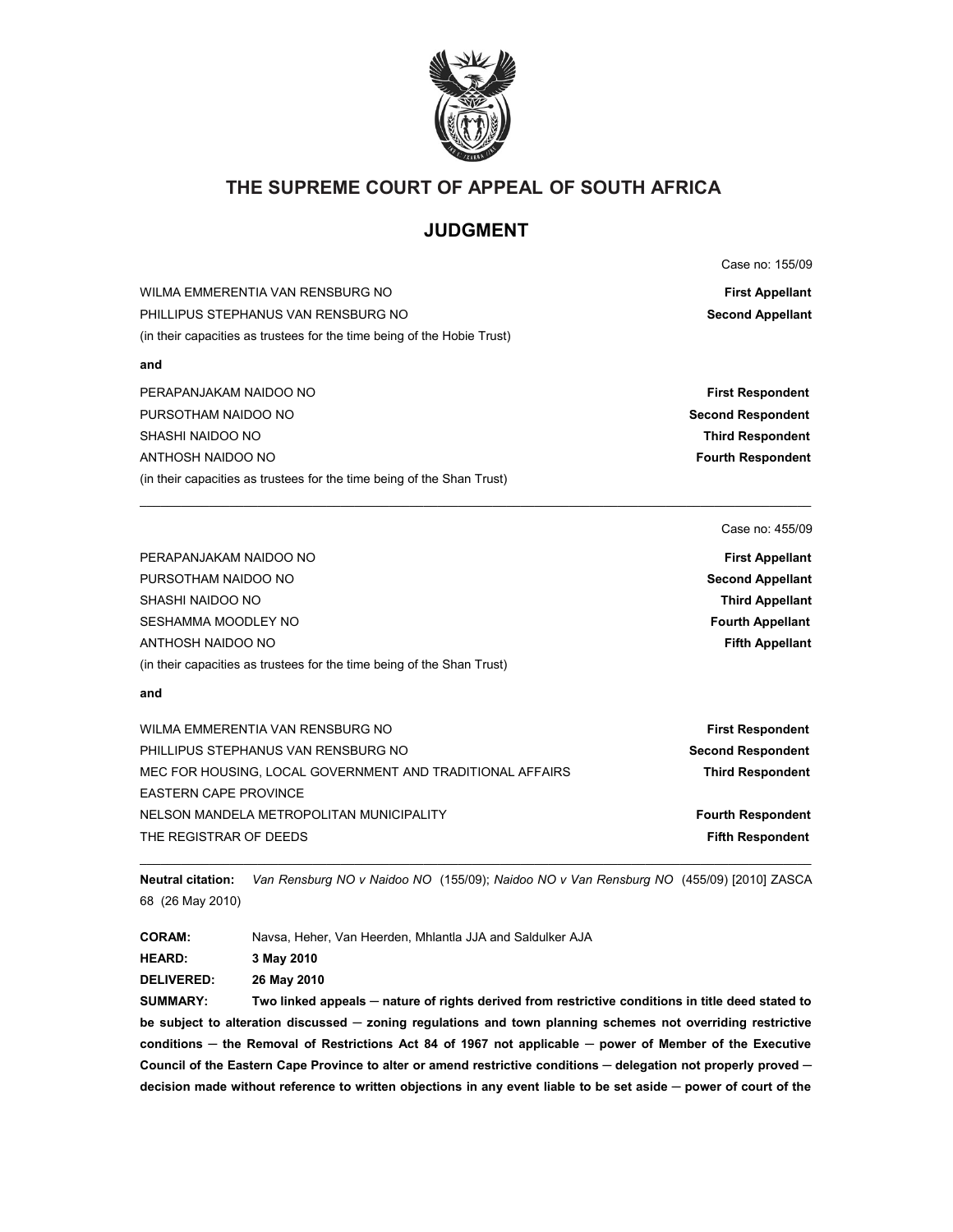**same division and of equal jurisdiction to set aside or otherwise interfere with order intended to be final in effect discussed ─ held that in the prevailing circumstances the court had no such power either by way of inherent jurisdiction or in terms of the Uniform rules of court ─ held that justice required the prior order to be executed.**

## ORDER  $\mathcal{L}_\text{max} = \mathcal{L}_\text{max} = \mathcal{L}_\text{max} = \mathcal{L}_\text{max} = \mathcal{L}_\text{max} = \mathcal{L}_\text{max} = \mathcal{L}_\text{max} = \mathcal{L}_\text{max} = \mathcal{L}_\text{max} = \mathcal{L}_\text{max} = \mathcal{L}_\text{max} = \mathcal{L}_\text{max} = \mathcal{L}_\text{max} = \mathcal{L}_\text{max} = \mathcal{L}_\text{max} = \mathcal{L}_\text{max} = \mathcal{L}_\text{max} = \mathcal{L}_\text{max} = \mathcal{$

 $\mathcal{L}_\text{max} = \mathcal{L}_\text{max} = \mathcal{L}_\text{max} = \mathcal{L}_\text{max} = \mathcal{L}_\text{max} = \mathcal{L}_\text{max} = \mathcal{L}_\text{max} = \mathcal{L}_\text{max} = \mathcal{L}_\text{max} = \mathcal{L}_\text{max} = \mathcal{L}_\text{max} = \mathcal{L}_\text{max} = \mathcal{L}_\text{max} = \mathcal{L}_\text{max} = \mathcal{L}_\text{max} = \mathcal{L}_\text{max} = \mathcal{L}_\text{max} = \mathcal{L}_\text{max} = \mathcal{$ 

**On appeal from:** Eastern Cape High Court, Port Elizabeth (Van der Byl AJ and Dambuza J, each sitting as court of first instance in two separate but related matters).

1. In *Wilma van Rensburg NO & another v Perapanjakam Naidoo NO & others* (case no 155/09):

(a) the appeal is upheld with costs including the costs of two counsel.

(b) the order of the court below is set aside in its entirety and substituted as follows:

'The application is dismissed with costs including the costs of two counsel.'

2. In *Perapanjakam Naidoo NO & others v Wilma van Rensburg NO & another* (case no 455/09):

(a) the appeal is dismissed with costs including the costs of two counsel.

(b) the appellants' legal representatives are precluded from recovering any costs from the appellants related to the unnecessary and duplicated parts of the record (one third thereof).

### JUDGMENT  $\mathcal{L}_\text{max} = \mathcal{L}_\text{max} = \mathcal{L}_\text{max} = \mathcal{L}_\text{max} = \mathcal{L}_\text{max} = \mathcal{L}_\text{max} = \mathcal{L}_\text{max} = \mathcal{L}_\text{max} = \mathcal{L}_\text{max} = \mathcal{L}_\text{max} = \mathcal{L}_\text{max} = \mathcal{L}_\text{max} = \mathcal{L}_\text{max} = \mathcal{L}_\text{max} = \mathcal{L}_\text{max} = \mathcal{L}_\text{max} = \mathcal{L}_\text{max} = \mathcal{L}_\text{max} = \mathcal{$

 $\mathcal{L}_\text{max} = \mathcal{L}_\text{max} = \mathcal{L}_\text{max} = \mathcal{L}_\text{max} = \mathcal{L}_\text{max} = \mathcal{L}_\text{max} = \mathcal{L}_\text{max} = \mathcal{L}_\text{max} = \mathcal{L}_\text{max} = \mathcal{L}_\text{max} = \mathcal{L}_\text{max} = \mathcal{L}_\text{max} = \mathcal{L}_\text{max} = \mathcal{L}_\text{max} = \mathcal{L}_\text{max} = \mathcal{L}_\text{max} = \mathcal{L}_\text{max} = \mathcal{L}_\text{max} = \mathcal{$ 

NAVSA *et* MHLANTLA JJA: (Heher, Van Heerden JJA and Saldulker AJA concurring)

[1] These two linked appeals, which are before us with the leave of this court have been consolidated, and are the culmination of protracted litigation between feuding neighbours. The two appeals necessitate consideration of three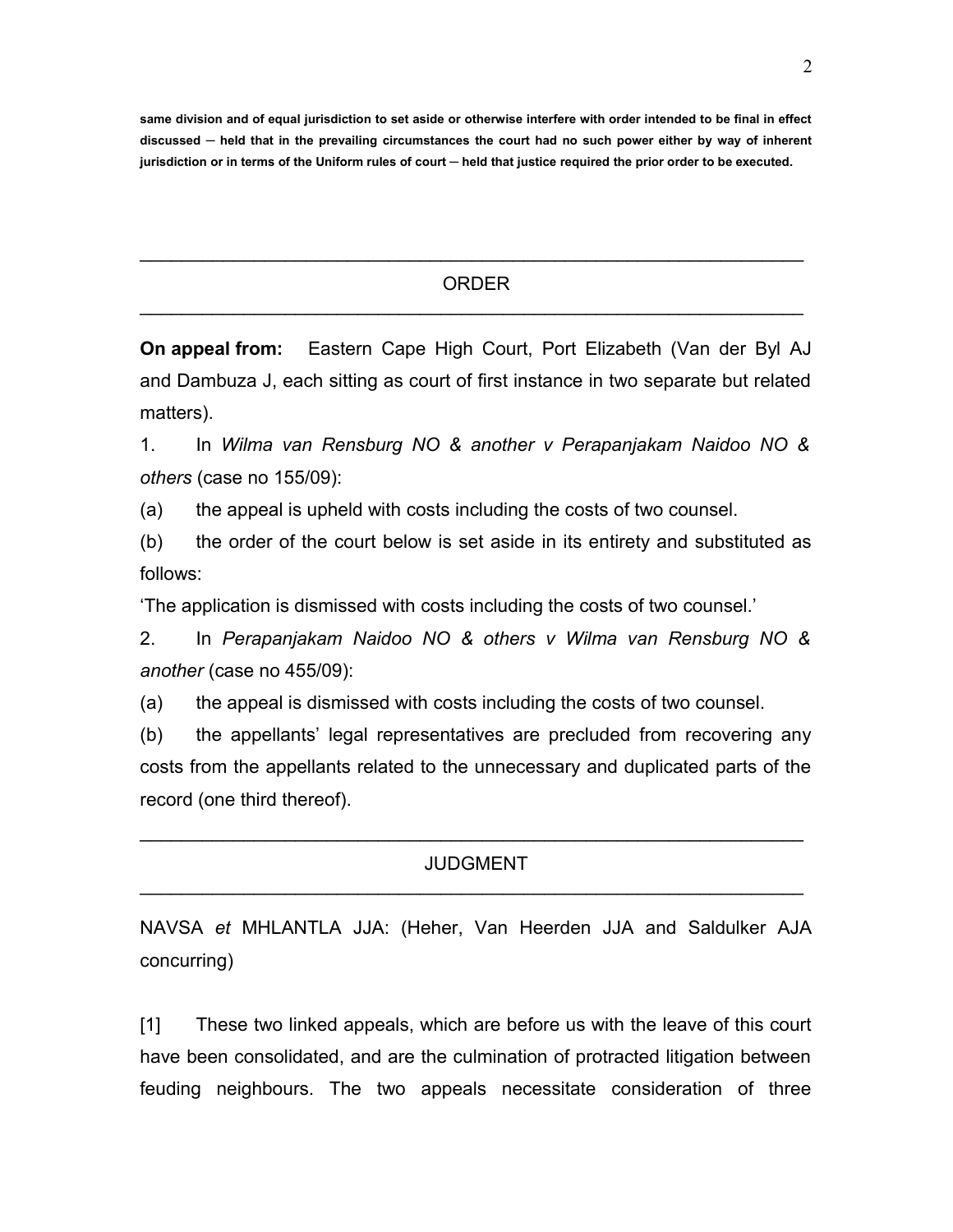judgments of the Port Elizabeth High Court. In the first, Froneman J had ordered that approvals granted by the Municipality, to legitimise construction work, which had already been completed in the north eastern corner of an erf in Summerstrand Township, Port Elizabeth, be set aside and that the entire northern building on that erf be demolished, as well as the top storey and staircase leading to it of another building situated in the north-western corner of the erf, within 60 days of the date of the order. He also ordered an abatement of a nuisance emanating from that erf. $1$  In the second high court judgment, delivered on 8 July 2008, which is the subject of the first appeal before us under case number 155/2009, Van der Byl AJ, purported to declare parts of Froneman J's judgment, delivered on 30 March 2007, to be of no force and effect and made certain allied orders. In the third judgment, delivered on 2 June 2009, which is the subject of the second appeal under case number 455/2009, Dambuza J reviewed and set aside a decision of the Member of the Executive Council of Local Government & Traditional Affairs, Eastern Cape Province (the MEC) to remove restrictive title deed conditions in relation to the erf referred to above.

[2] In the first appeal, the power of a high court, not sitting as a court of appeal, to suspend or nullify final orders granted in the same division, in relation to the issues referred to in the preceding paragraph and to make related orders, falls to be considered. In the second appeal the question is whether the MEC's decision was rightly reviewed and set aside. The appeal against the order of Van der Byl AJ is referred to as the suspension appeal. The appeal against the order of Dambuza J is referred to as the review appeal.

[3] The opposing litigating trustees are as follows. The trustees for the time being of the Shan Trust are Perapanjakam Naidoo, her husband Purshotam Naidoo and three other members of their family. The trustees for the time being of the Hobie Trust are Phillippus and Wilma Van Rensburg, who are husband

<span id="page-2-0"></span><sup>1</sup> The judgment of Froneman J is reported as *Van Rensburg NO v Nelson Mandela Metropolitan Municipality* 2008 (2) SA 8 (SE).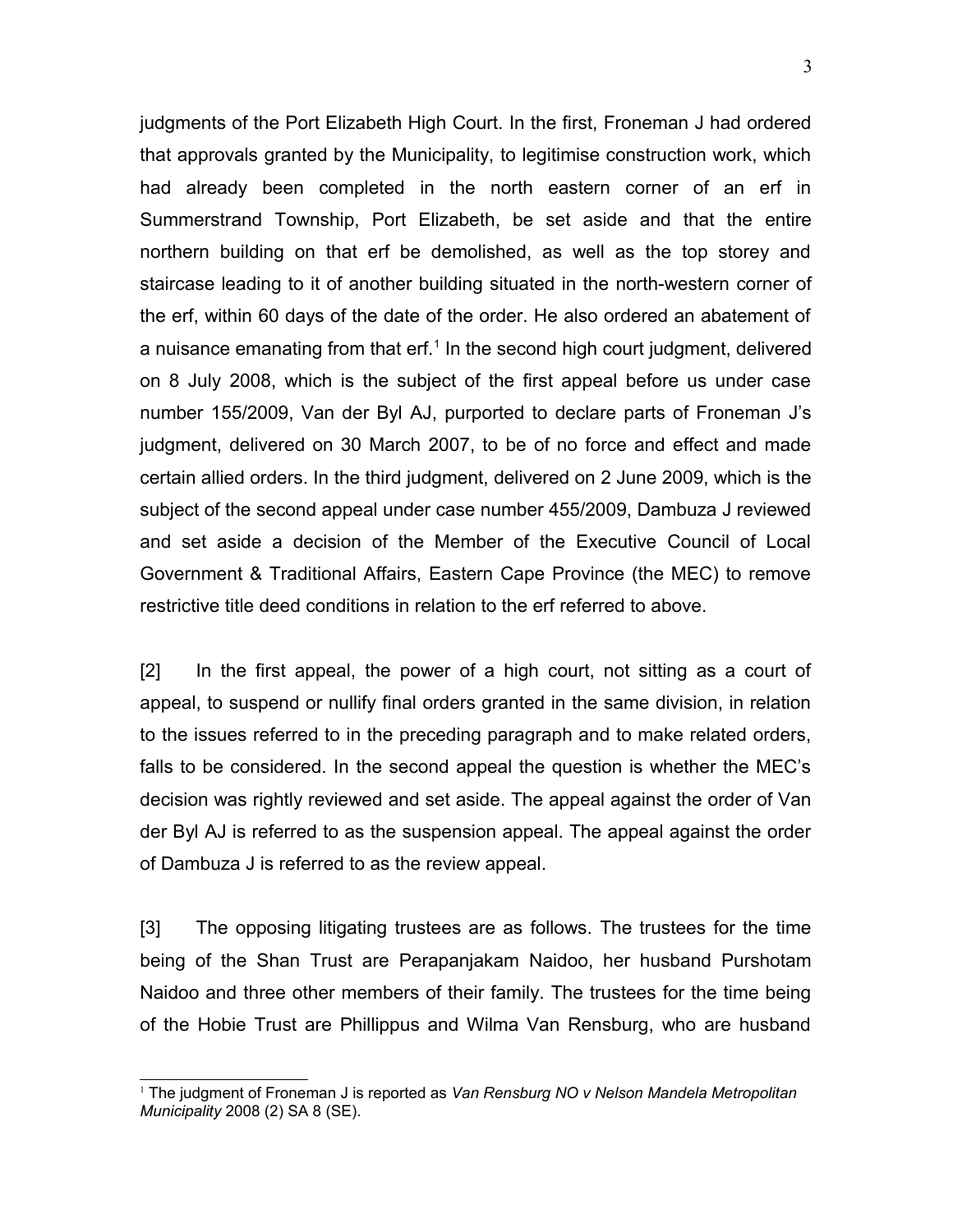and wife. The litigating parties are referred to as the Shan and Hobie Trusts respectively.

[4] The Hobie Trust is the owner of erf 104, situated at 4 Sixth Avenue, Summerstrand, Port Elizabeth. The Shan Trust owns erf 105, situated at 3 Seventh Avenue, Summerstrand, Port Elizabeth. The Hobie Trust property abuts the northern boundary of the Shan Trust erf. The Shan Trust conducts the business of a guest house on erf 105.

[5] The litigation between the parties relates to certain structures on erf 105 that were constructed, extended and renovated over time by the Shan Trust, in furtherance of the guest house business it conducts on the premises. The following issues arise:

(a) whether erf 105 could be used for purposes other than that of a private residential dwelling;

(b) the legality of authorisations to conduct a guest house business, granted by the Nelson Mandela Metropolitan Municipality (the Municipality);

(c) the legality of approvals of building plans by the Municipality to regularise buildings already constructed on erf 105; and

(d) the power of the MEC, to alter or amend restrictive conditions in a title deed, more particularly in relation to erf 105.

[6] As will become apparent, chronology and sequence are crucial to a proper appreciation of the issues in both matters. At the outset it is necessary to deal with the history of Summerstrand, the township in Port Elizabeth in which the properties in question are located. Although there appears to be some confusion about the date of the establishment of Summerstrand Township, there is force in the submissions on behalf of the Hobie Trust, that relevant documentary evidence tends to show that the township was established by the Administrator of the then Cape Province at a time when the Townships Ordinance 13 of 1927 was in force. The Townships Ordinance 33 of 1934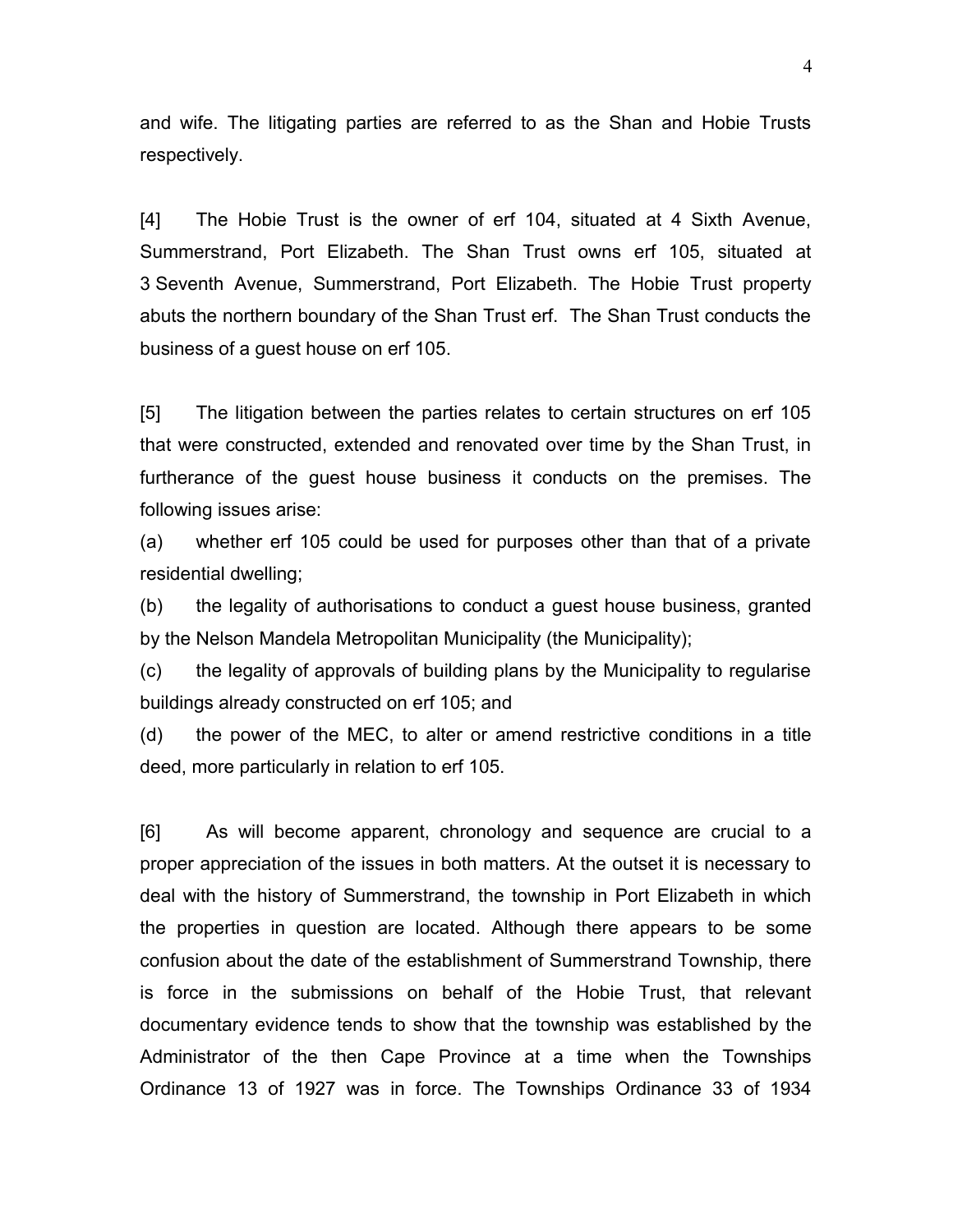repealed the earlier Ordinance, with effect from 1 January 1935. Section 63 of the 1934 Ordinance provided that any matter pending under the 1927 Ordinance and uncompleted should be completed in terms of that earlier Ordinance.

[7] At the time of the establishment of Summerstrand Township the following restrictive conditions were inserted in title deeds in favour of all erf-holders:

'C. SUBJECT FURTHER to the following conditions contained in Deed of Transfer T999/1944 imposed by the Municipality of the City of Port Elizabeth in terms of the provisions of Township Ordinance No 13 of 1927 in favour of itself and any erf-holder in the Summerstrand Extension Township (and *subject to alteration and amendment by the Administrator*):

(a) That this erf shall be for residential purposes only.

(b) That only one house designed for the use as a dwelling for a single family, together with such outbuildings as are ordinarily required to be used therewith, be erected on this erf.

(c) That no more than half the area of this erf shall be built on.

(d) That no building or structure or any portion thereof except boundary walls and fences shall be erected nearer to the street line which forms a boundary of this erf than the building indicated on the diagram of this erf.' (Our emphasis.)

[8] It is now necessary to deal with the history of material events in relation to erf 105, which regrettably, is lengthy and complex. The Hobie Trust became owner of erf 104 in 1989. The Shan Trust became owner of erf 105 in 1996 and at that stage there was only one main dwelling situated on its southern boundary with a double garage outbuilding on the western edge.

[9] The Shan Trust conducted the business of a guest house on erf 105 by virtue of a special consent given to it by the Municipality, ostensibly in terms of its Zoning Scheme Regulations. The first consent was provided on 28 March 1996 and limited the Shan Trust to a maximum of four bedrooms for hire. On 17 September 2002 the Shan Trust applied for a further departure from the Zoning Scheme Regulations to operate a guest house with a total of 11 rooms for hire. The Hobie Trust, together with five other owners and residents in the vicinity, objected to the application. Almost two years later, on 28 July 2004, the Municipality resolved to grant the Shan Trust's application, subject to certain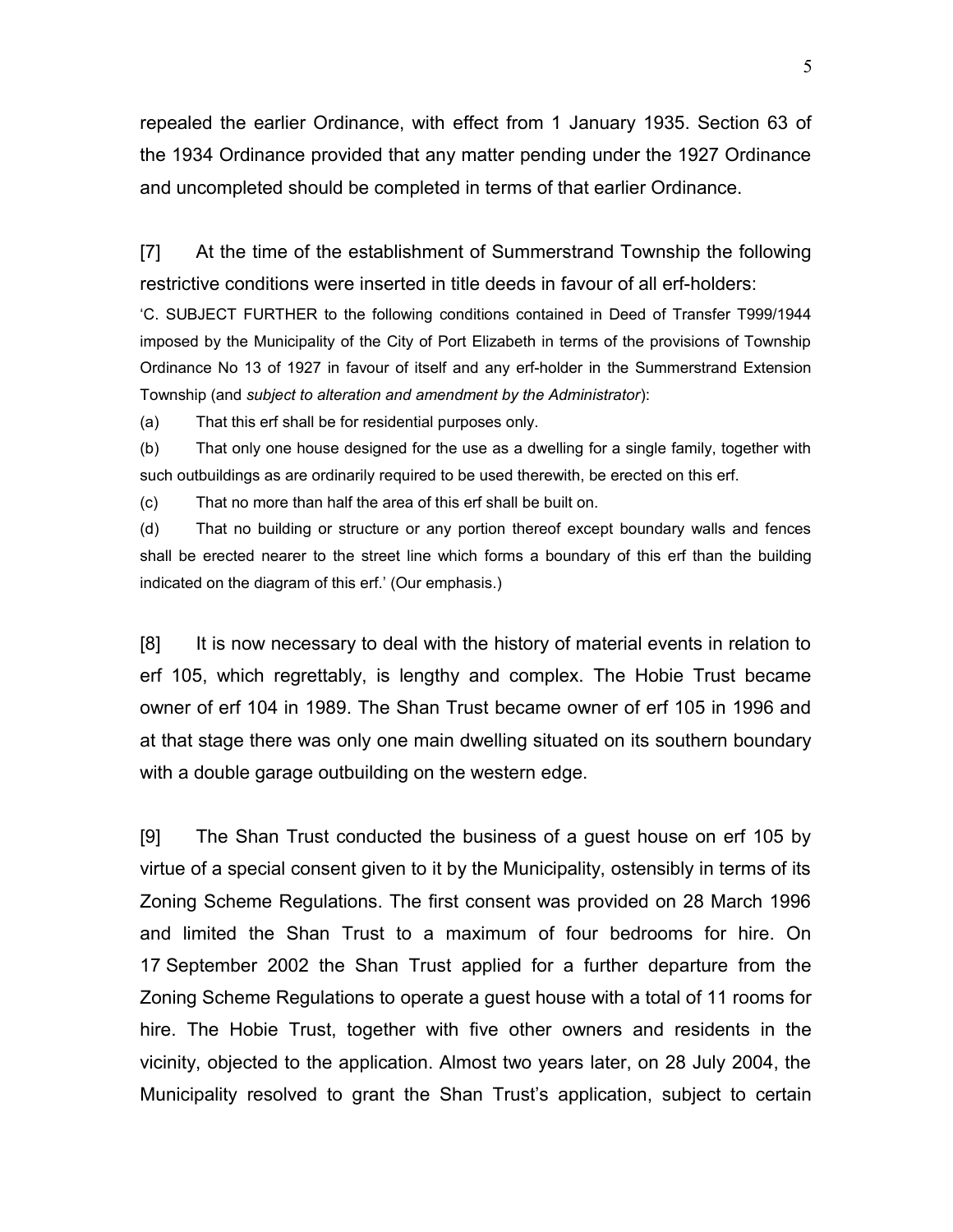conditions. An appeal by the Hobie Trust to the MEC against that decision was unsuccessful.

[10] Extensive improvements on erf 105 were embarked on by the Shan Trust from the time that it became owner. These were effected in three phases. It appears that at almost every stage of the development the plans and approvals followed the construction work on the premises. In respect of improvements effected during 2000 it is admitted by the Shan Trust that no building plans were approved by the Municipality until 2004. The Shan Trust's contention that it effected the improvements in the *bona fide* belief that the plans had been approved before construction commenced has an unconvincing and hollow ring to it.

[11] An outside staircase extending an existing one, in a building on the northwestern side of the erf leading to the roof of a second storey, was not depicted on the approved plan. Once again, the Shan Trust's explanation that this was an oversight on the part of the architect, in our view, is too glib. In 2006, and after much litigation, the Shan Trust sought to overcome this problem by submitting a site development plan in pursuit of ex post facto approval.

[12] It is also clear that, prior to the special consent granted to it by the Municipality to extend its guest house facilities from four rooms to 11, the Shan Trust had already been letting and hiring 11 rooms. It is disingenuous to suggest, as the Shan Trust does, that it had lodgers in the additional rooms rather than guests.

[13] During 2004, after an application was launched in the Port Elizabeth High Court by the Hobie Trust to interdict the Shan Trust from using erf 105 unlawfully, officials of the Municipality inspected the property and found that rooms were unlawfully used on a permanent basis as accommodation for post-graduate students, that a staircase extended beyond the building line and that a number of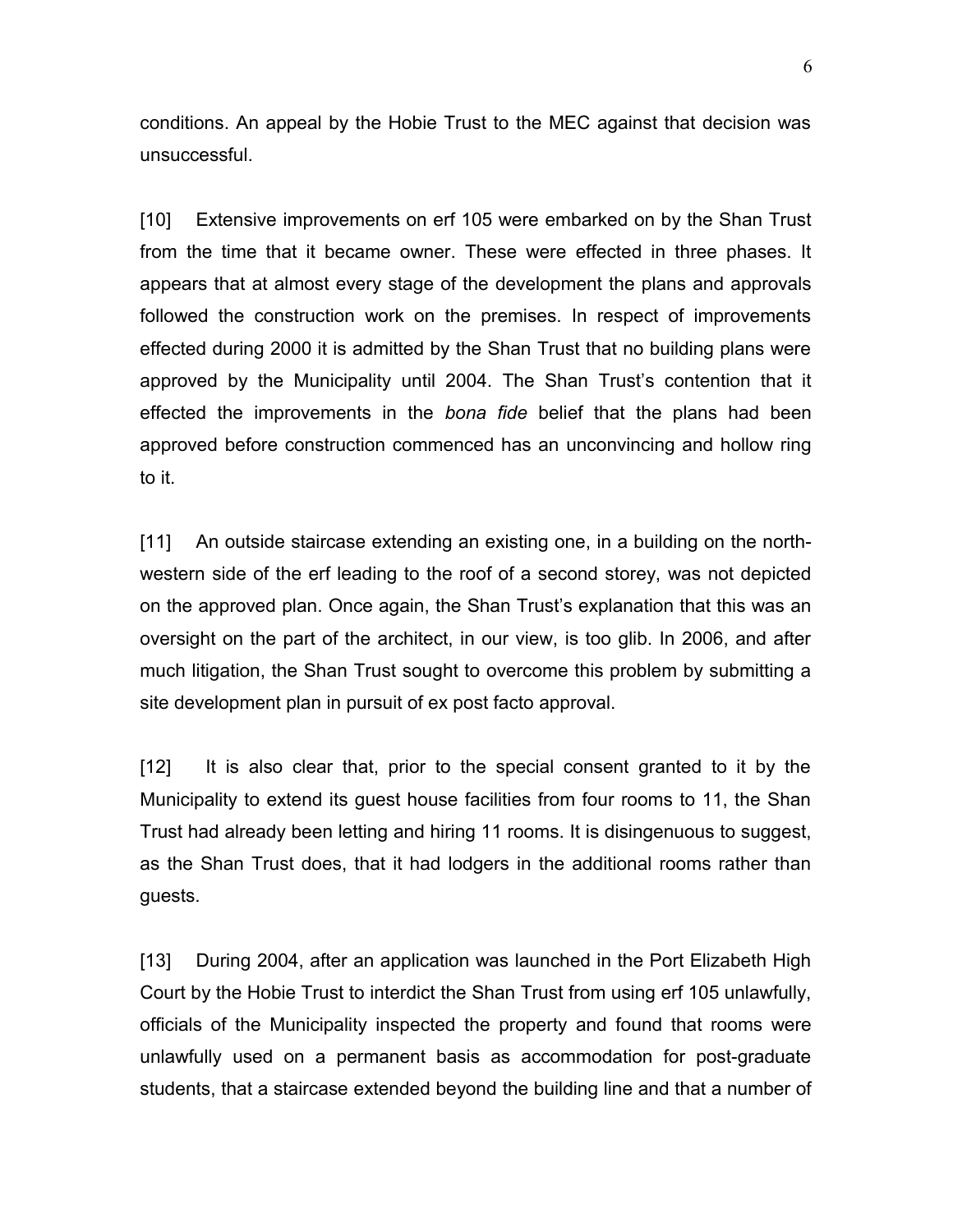kitchens had been installed within the existing buildings, contrary to the zoning regulations. The Municipality demanded that the Shan Trust cease the unlawful use of the property and ensure that the construction work complied with zoning regulations within 30 days.

[14] As a result of the attitude adopted by the Municipality, and in the hope that the matter would be resolved to its satisfaction, the Hobie Trust withdrew its application for an interdict. The Shan Trust did not, however, satisfy all of the demands made upon it by the Municipality. This led to a further application by the Hobie Trust in the Port Elizabeth High Court, in which it sought, inter alia, an order for the demolition of the offending buildings on erf 105.

[15] The Municipality initially opposed the application and the Shan Trust decided in the light thereof, not to do so. However, one day before the answering affidavit by the Municipality was due to be filed, it made a demand upon the Shan Trust, similar to its previous demand referred to in para 13 above. According to the Shan Trust it responded by submitting new plans in an attempt to legitimise the buildings already constructed. The Municipality denied having received those plans.

[16] During February 2007, and before the application was heard, the Municipality withdrew its special consent to a departure from the zoning regulations, in terms of which it had granted the Shan Trust permission to conduct a guest house with 11 rooms. It subsequently also withdrew its opposition to the application by the Hobie Trust. In response, the Shan Trust entered the fray and sought a postponement from Froneman J, in order to do the following:

(a) to take the necessary steps to review the Municipality's withdrawal of its special consent;

(b) to make an application for the removal of the restrictive conditions from the title deed of Erf 105 Summerstrand;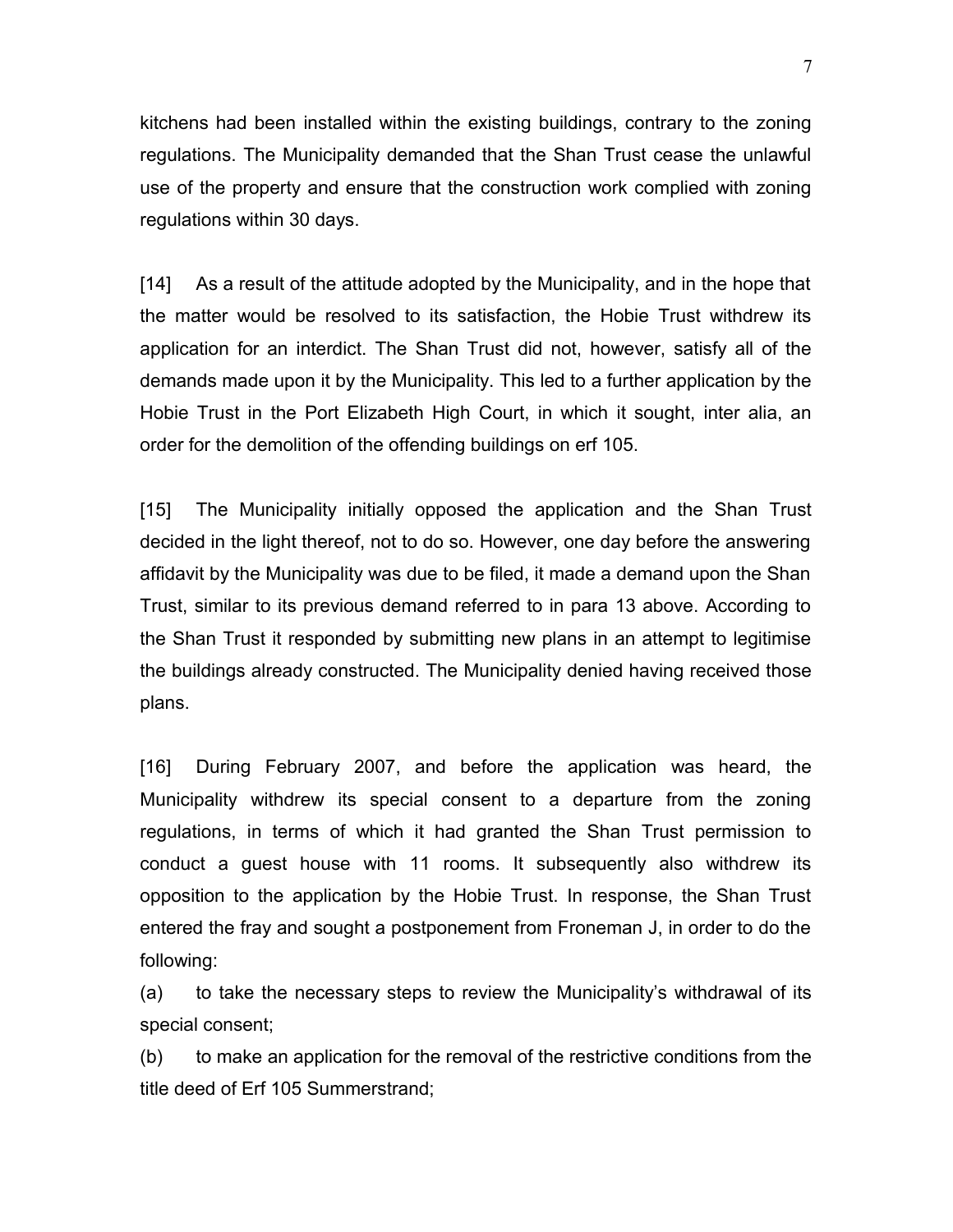(c) to resubmit a detailed site development plan and building plans in respect of improvements to Erf 105 Summerstrand.

At the same time the Shan Trust undertook, in an apparent attempt at appeasement, to abate the nuisance complained of.

[17] Froneman J, characterised the purpose of the postponement application as follows:

'[It] is in essence to give it time to construct a defence to the claims in the main application.'

The learned judge stated that the Shan Trust was required to show that it *prima facie* had a *bona fide* defence. He took the view that, even though the Hobie Trust had raised the restrictive title conditions in the main application set out in para 8 above as a ground for relief for the first time in supplementary affidavits at the end of October [2](#page-7-0)006,<sup>2</sup> the Shan Trust had done nothing in this regard until it sought a postponement in March 2007. Froneman J also took into account that the Shan Trust had failed to provide any legal or factual basis for the proposed review of the Municipality's decision to withdraw its special consent and for the setting aside of the restrictive title conditions. Consequently, the learned judge refused the postponement and ordered the Shan Trust to pay the costs, including the costs of two counsel.

[18] In the main application, Froneman J had regard to the relevant restrictive conditions. In essence they provide that the erf be used for residential purposes only, that only one single house dwelling for use by a single family and ordinary outbuildings required for such use may be built on the erf, and that no garage other than for ordinary use for persons residing on the erf may be erected. The learned judge stated that these kinds of restrictive conditions took precedence over the Municipality's zoning and planning schemes and that this followed from their characterisation in our case law as praedial servitudes in favour of other erf

<span id="page-7-0"></span><sup>&</sup>lt;sup>2</sup> Initially the grounds on which the Hobie Trust relied were: (a) the non-compliance with the National Building Regulations and Standards Act 103 of 1977, (b) contraventions of Zoning Scheme and Land Use Planning regulations and (c) the irregular granting by the municipality of special consent to use the buildings as part of a guest house.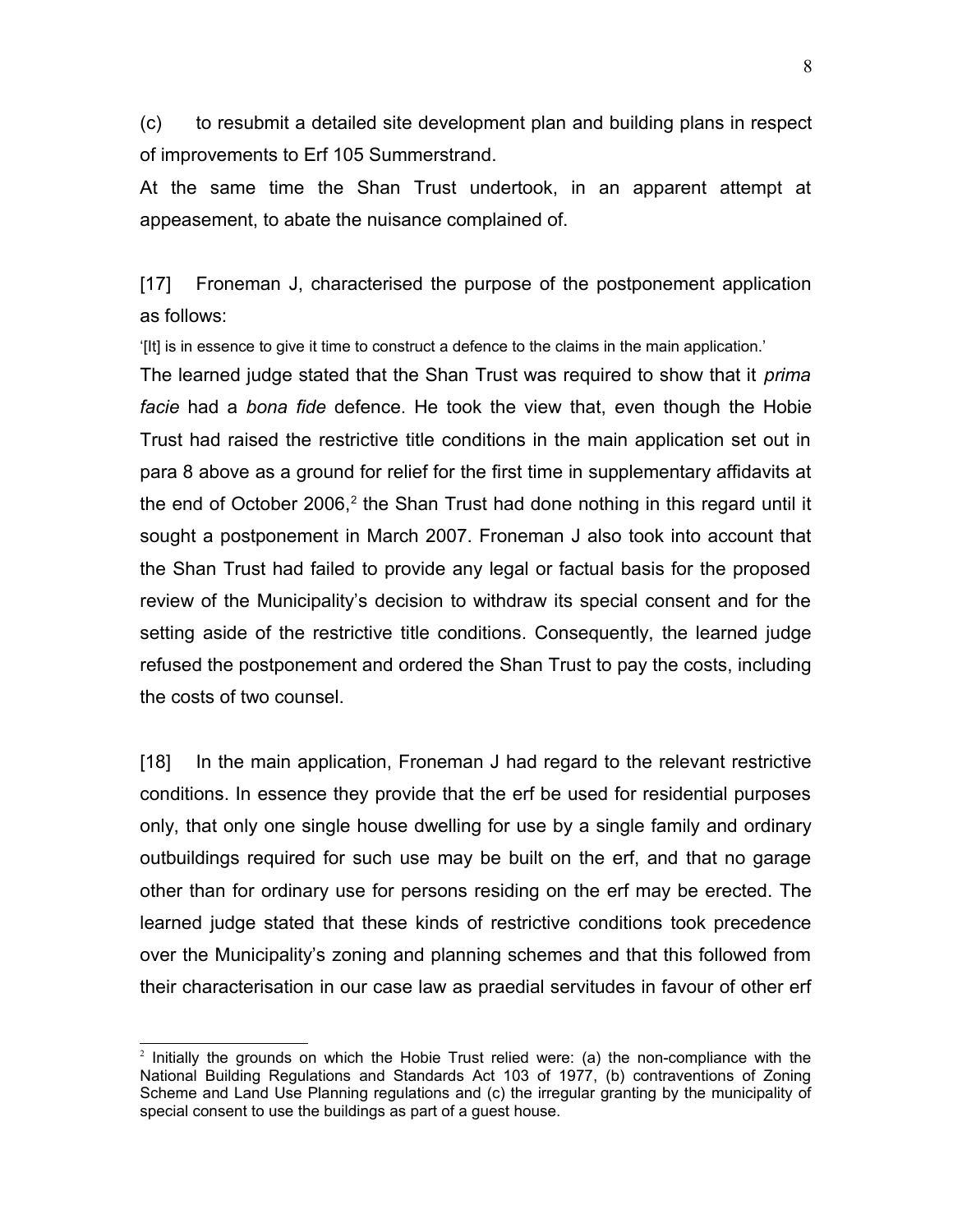holders.<sup>[3](#page-8-0)</sup> He concluded that any possible permission by the Municipality to build or use buildings contrary to the restrictive conditions could not be lawful. Froneman J went on to make the orders referred to in para 5 above. He refused leave to appeal against his judgment.

[19] An application for leave to appeal against the judgment of Froneman J was refused by this court on 25 September 2007 and in due course by the Constitutional Court on 1 November 2007.

[20] In the meanwhile on 27 June 2007, approximately three months after the judgment of Froneman J, the Shan Trust applied to the Premier of the Eastern Cape for the removal of the applicable restrictive conditions. On 17 July 2007 the Hobie Trust objected in writing to the application by the Shan Trust and substantiated its opposition.

[21] On 11 October 2007, the MEC, purporting to act under delegated authority from the Premier of the Eastern Cape Province (the successor to the erstwhile Administrator), granted consent for the removal of Condition C (a), (b), (c) and (d) from Title Deed No T26[4](#page-8-1)30/1996 in respect of erf 105<sup>4</sup> and substituted therefor the following condition:

'That this erf shall be used for residential purposes, including for a guesthouse, only, subject to the Provisions of the municipality's guesthouse policy and applicable zoning scheme.'

It is common cause that when the MEC made the decision to remove the restrictive conditions, she did not have before her the written objection by the Hobie Trust.

[22] On 7 November 2007 the Hobie Trust requested reasons for the MEC's decision to remove the restrictive conditions. Reasons were supplied on 1 February 2008.

<span id="page-8-0"></span><sup>3</sup> *Op cit* note 1 at para 8.

<span id="page-8-1"></span><sup>4</sup> Set out in para 7.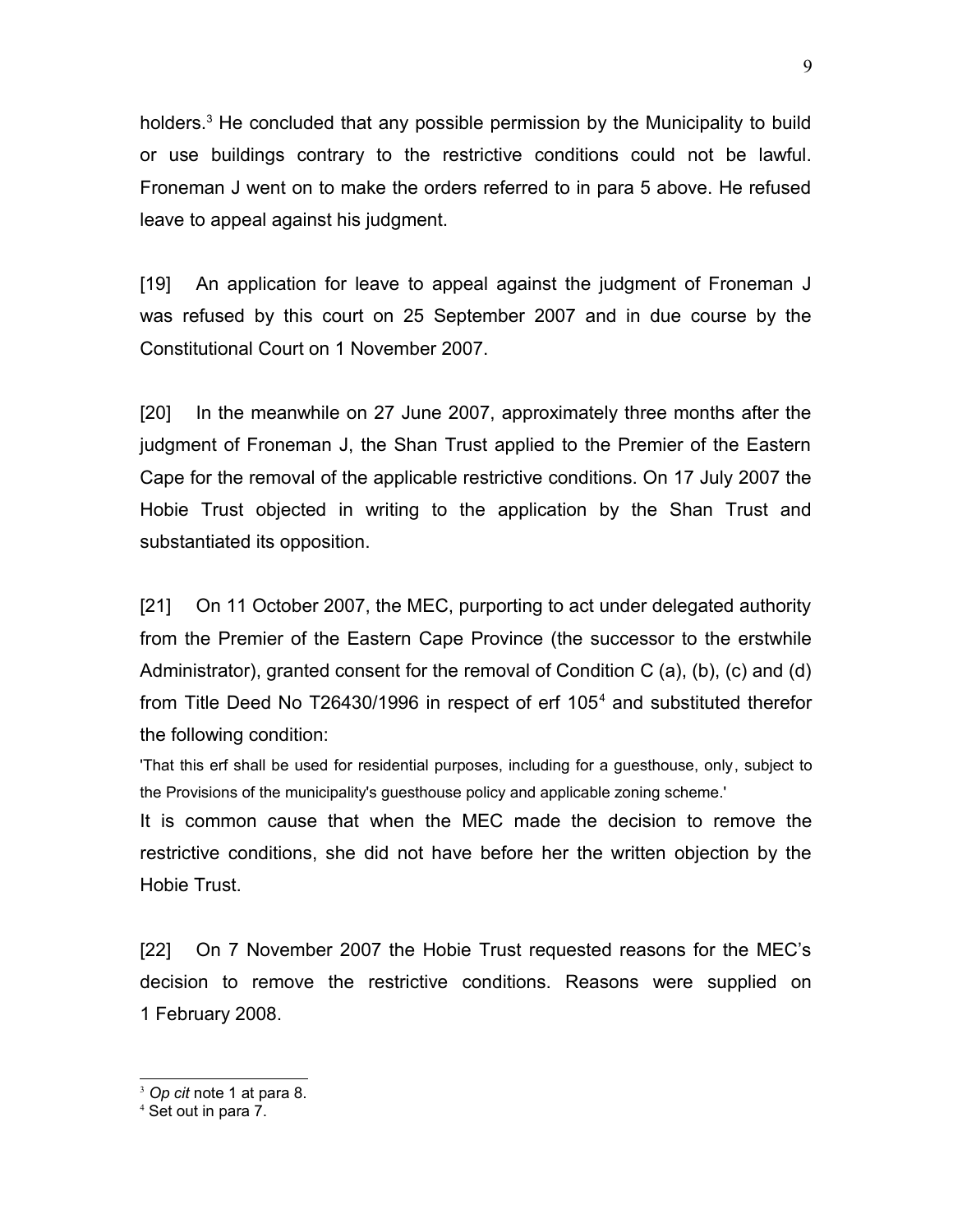[23] The Shan Trust resorted to yet further litigation. On 8 January 2008 an application was launched in the Port Elizabeth High Court, in terms of which it sought an order setting aside parts of the order of Froneman J, alternatively an order that parts of his order be declared to be of no force and effect. Furthermore, an order was sought suspending that part of Froneman J's order in terms of which the Shan Trust was required to demolish and remove the top storey and the accompanying staircase of the building in the north western corner of erf 105, pending a decision of the Municipality in relation to the site development plan that it intended presenting for approval. From the perspective of the Shan Trust this would legitimise the offending structures, ex post facto. Further relief, irrelevant for present purposes, was also sought. This application was heard by Van der Byl AJ.

[24] On 26 March 2008, before the Shan Trust's application was ripe for hearing, the Hobie Trust instituted proceedings in the Port Elizabeth High Court to have the MEC's decision reviewed and set aside, inter alia, on the grounds that:

(a) the decision amounted to an abrogation of the real and registered praedial servitude rights of the Hobie Trust as well as of other residents in Summerstrand; (b) the decision was not properly made in terms of the Removal of Restrictions Act 84 of 1967 (the Act);

(c) the decision constituted administrative action as defined in the Promotion of Administrative Justice Act 3 of 2000 (PAJA) and fell to be set aside on the bases set out above as well as it having been taken without hearing the affected parties, including the Hobie Trust and other residents in Summerstrand;

(d) the objections of the Hobie Trust and other affected residents were not considered;

(e) the MEC lacked statutory authority to make the decision removing the restrictive conditions.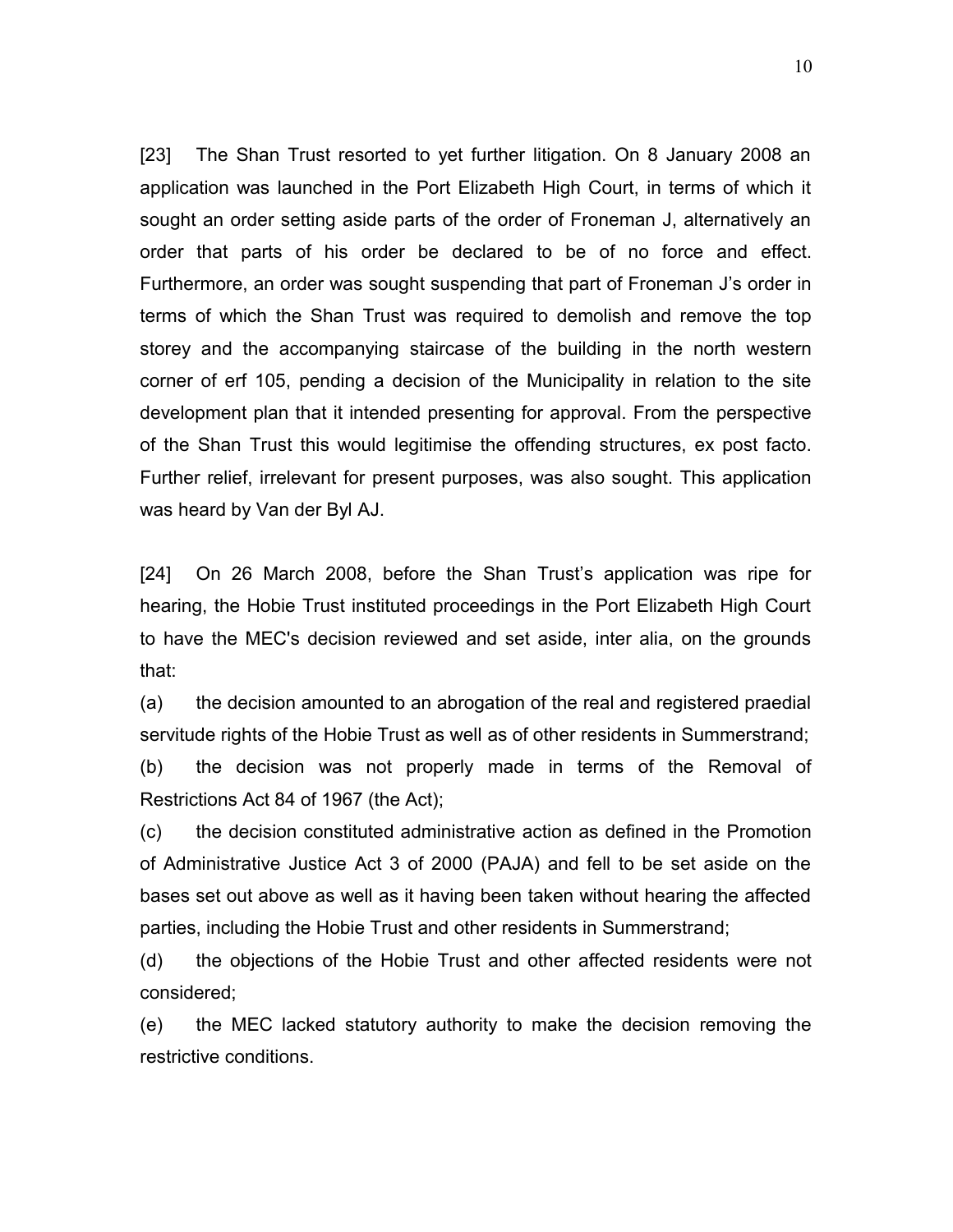[25] Before the Hobie Trust's application was heard, judgment was delivered in the Shan Trust application referred to in para 23 above. Van der Byl AJ made the following orders:

'1. It is declared that, because of the removal of the restrictive conditions contained in paragraph C of Title Deed No. T 26430/1996 in respect of Erf 105, Summerstrand, Port Elizabeth, by virtue of a decision of the [MEC] taken on 11 October 2007, paragraphs 1 and 2 of the order granted in Case No. 1668/06 on 30 March 2007 have become of no force and effect.

2. The [Municipality] is ordered to consider and process the site development plan and building plans, Annexure R to the founding affidavit, submitted to it by the Applicants on 7 June 2006 (of which copies have been submitted to it on 20 March 2007).

3. Paragraph 3 of the order granted by Froneman J on 30 March 2007 is suspended in terms of Rule 45A until such time as the [Municipality] has finally considered and processed the site development plan and building plans referred to in paragraph 2 of this order, whereafter the parties, depending on the outcome of such consideration and processing, are granted leave to approach this Court on the same papers, supplemented as the circumstances may require, for further appropriate relief.

4. The [Hobie Trust] is ordered to pay the costs of this application including the costs attendant upon the employment of two counsel.'

[26] Van der Byl AJ took into account that the Hobie Trust's review application was pending. He noted, with dismay that the Hobie Trust had refused to agree to a postponement of the Shan Trust's suspension application to allow for the finalisation of the review application. In dealing with the merits of the application, the learned judge had regard to numerous decided cases dealing with the maxim *cessante ratione legis cessat ipsa lex*, which literally translated reads as follows: 'If the reason for a law falls away, the law itself falls away.'

He considered whether it applied to interpretation of statutes only or whether it could be applied in relation to judgments and orders of court and concluded that a judgment and order may fall away if the *causa* fell away.

[27] Van der Byl AJ said the following in relation to the orders issued by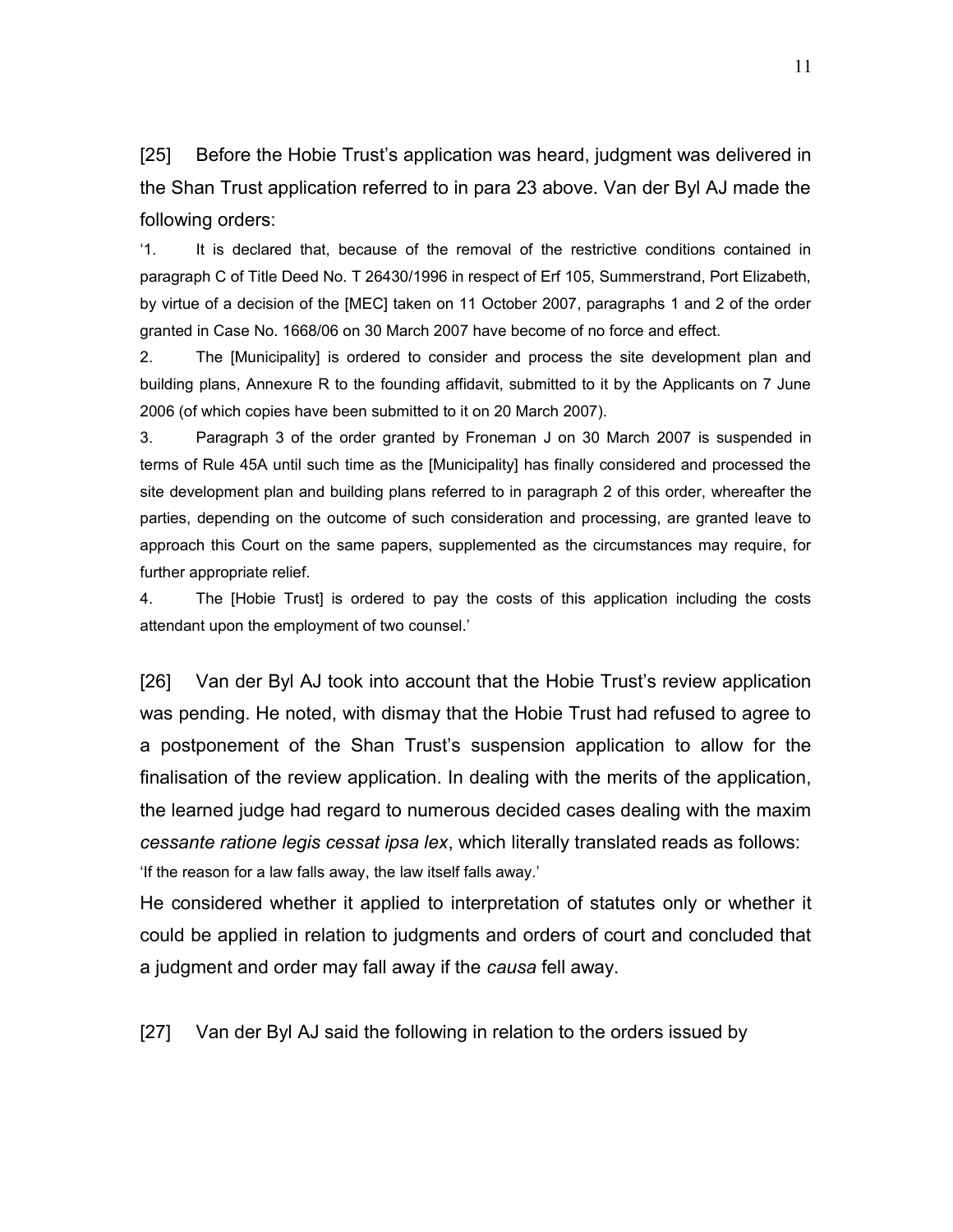### Froneman J:

'I am in grave doubt whether Froneman J would have, had the existence of the restrictive conditions been the only issue on which he was called upon to consider the demolition of the northern building, issued the orders in question if the restrictive conditions had at the time of his judgment already been removed, albeit after the northern building had already been erected.'

[28] The learned judge concluded that the removal of the restrictive conditions removed the *causa* on which the orders were based and that the execution of the orders had become unenforceable. He traversed ground already covered in the application before Froneman J and, unlike the latter, was readily accepting of the Shan Trust's assertion that subsequent to the demand by the Municipality during 2006 it had taken all the neccessary steps to regularise the situation in relation to offending structures on erf 105. It was for that reason that Van der Byl AJ made the orders compelling the Municipality to consider the plans set out in the orders made by him. In relation to paragraph 3 of Froneman J's order, he held that Uniform rule 45A entitled him to suspend it in the terms set out earlier.

[29] Subsequent to the order by Van der Byl AJ, the Hobie Trust's review application was heard and judgment was delivered. Dambuza J held that the decision by the MEC, removing the restrictive conditions, was administrative action in terms of PAJA and that it fell to be reviewed and set aside for failure, inter alia, to have regard to the submissions made by the Hobie Trust. She held further that there had been no proper delegation to the MEC and that the latter had no power to remove the restrictive conditions. Dambuza J accordingly ordered the Registrar of Deeds to reinstate the restrictive conditions to Title Deed No T26430/1996 in respect of Erf 105, Summerstrand.

### *Conclusions*

[30] We intend to deal first with the review appeal. Counsel representing the Shan Trust rightly conceded that he could not contend that the decision by the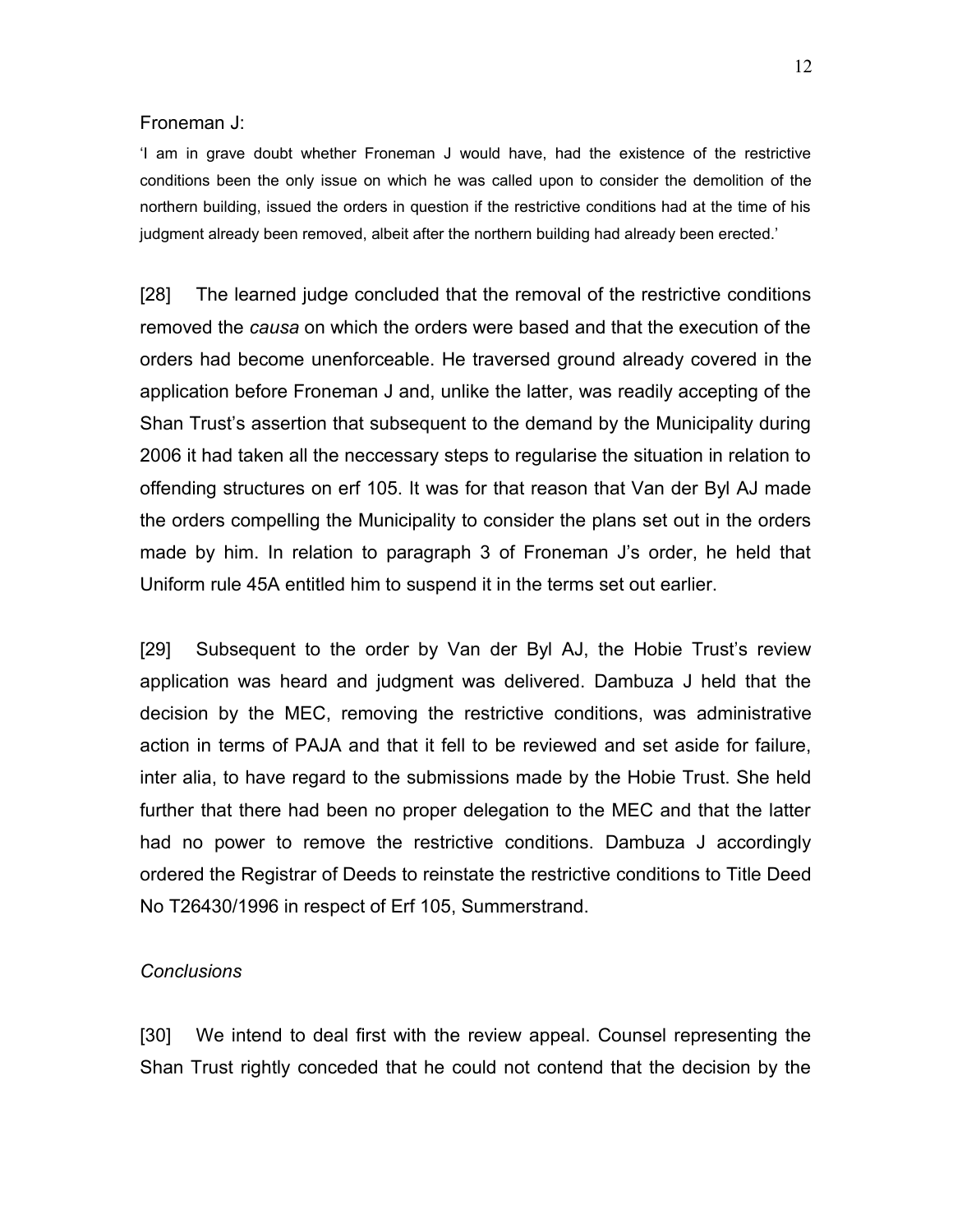MEC was not 'administrative action' as defined in PAJA.<sup>[5](#page-12-0)</sup> He focused on the nature of the rights derived from the restrictive title deed conditions. He sought to characterise them as rights which, from inception, were always subject to alteration or amendment and submitted that residents including the Hobie Trust could not now complain when those restrictive conditions were altered or amended. He relied on the decisions of this court in *Rossmaur Mansions (Pty) Ltd v Briley Court (Pty) Ltd* 1945 AD 217 and *Ronnie's Motors (Pty) Ltd v Van der Walt* 1962 (4) SA 660 (A) and on *Garden Cities v Registrar of Deeds* 1950 (3) SA 239 (C).

[31] In *Rossmaur* an application to the then Administrator of the Province for the removal of restrictive conditions was unopposed and the Administrator subsequently removed them. The respondent applied to court to have the Administrator's decision declared *ultra vires*. The court of first instance and this court had regard to the Ordinance in terms of which the Administrator purported to act and concluded that the Administrator had no power to deprive erf-holders of their rights. At pp 228-229 of *Rossmaur* the following appears:

'Where an application to establish a township has been granted subject to a requirement, imposed on the recommendation of the Townships Board, that restrictive conditions as to the use of lots are to be included in the titles, such conditions, when once included in the titles of the lotholders, if not framed in terms which expressly render them subject to future cancellation or variation, must be regarded as conferring rights of a permanent nature, which cannot be cancelled or varied either by the Townships Board itself, or by any other authority, by virtue of powers of "administration" exerciseable over the township concerned.'

[32] The Shan Trust's reliance on *Rossmaur* is misplaced. That case dealt with the Administrator's power to deprive erf-holders of their right. The dictum in the preceding paragraph is no authority for the proposition that an affected erf-holder

<span id="page-12-0"></span> $<sup>5</sup>$  The MEC is a public authority. When she makes decisions affecting particular holders of title</sup> deeds and residents in a township generally she is exercising public power. Her decisions in this regard have a direct external effect.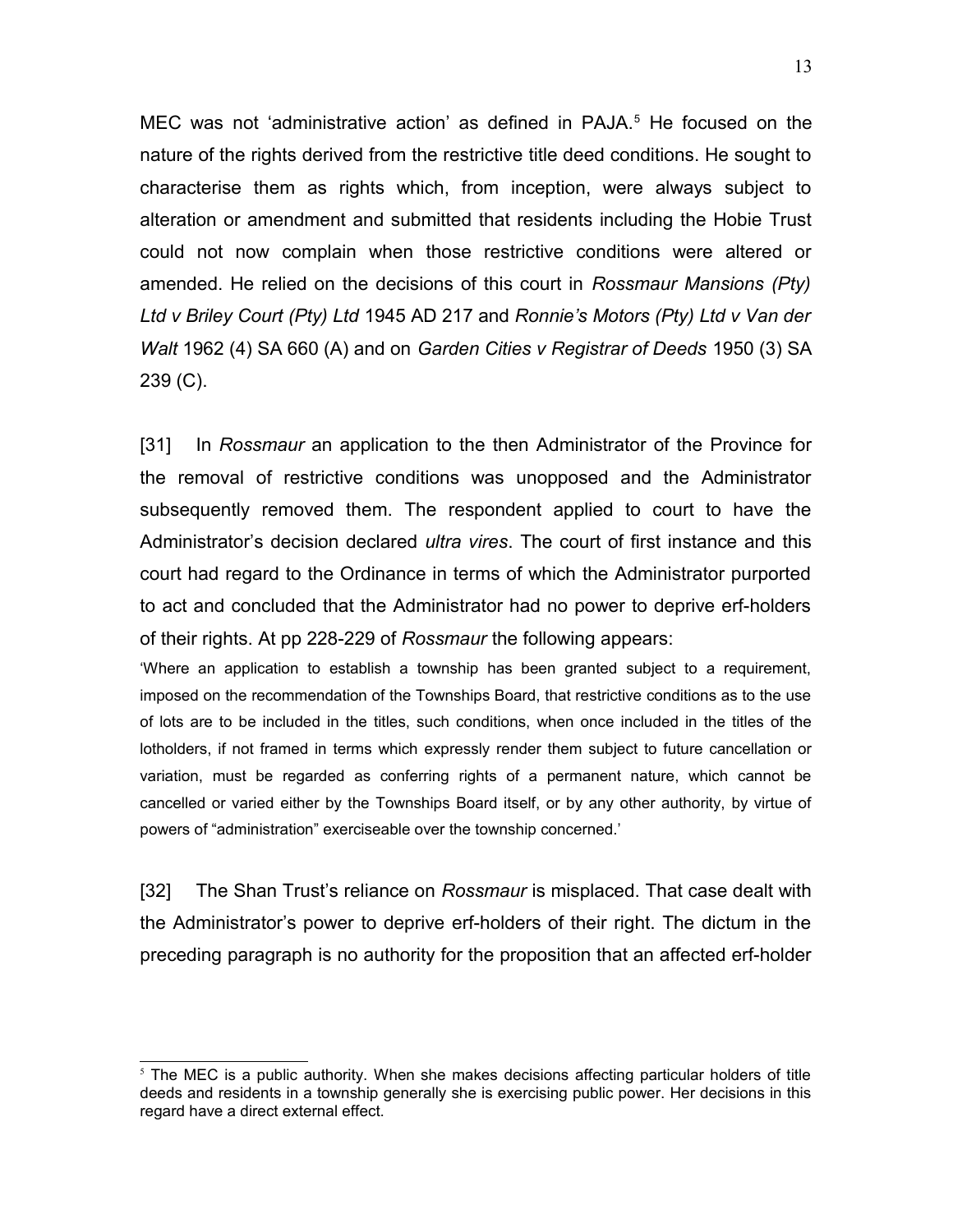should not be afforded a hearing. In the present constitutional structure such a proposition is untenable.<sup>[6](#page-13-0)</sup>

[33] It is true that in *Garden Cities* the high court held that owners were not entitled to be consulted on an Administrator's decision to amend or alter restrictive conditions. That case was decided by a provincial division almost 60 years ago. It is unsustainable under the current constitutional dispensation and perhaps even wrongly decided then.<sup>[7](#page-13-1)</sup>

[34] It is necessary to address the MEC and the Municipality's attitude towards the rights of land owners, derived from restrictive conditions in their title deeds. The Municipality and the MEC appear to adopt the position that the Municipality's policies and zoning regulations trump the rights of owners derived from their title deeds. This is unacceptable.

[35] In *Malan & another v Ardconnel Investments (Pty) Ltd* 1988 (2) SA 12 (A) at 40E-G this court said the following:

'[I]t must be borne in mind that a town planning scheme does not overrule registered restrictive conditions in title deeds. Moreover, a consent by a local authority in terms of a town planning scheme does not *per se* authorise the user of an erf contrary to its registered restrictive title conditions. See *Ex parte Nader Tuis (Edms) Bpk* 1962 (1) SA 751 (T) at 752B-D; *Kleyn v Theron* 1966 (3) SA 264 (T) at 272; *Enslin v Vereeniging Town Council* 1976 (3) SA 443 (T) at 447B-D.'

[36] Froneman J, in arriving at the conclusions referred to above, stated (at para 8):

'It is common cause that this kind of restrictive condition takes precedence over the municipality's zoning and planning schemes. Generally this follows from their characterisation in our case law as praedial servitudes in favour of other erf holders (*Ex parte Rovian Trust (Pty) Ltd* 1983 (3) SA 209 (D) at 212E-213F; *Malan and Another v Ardconnel Investments (Pty) Ltd* 1988 (2) SA 12 (A) at 40B-I) and in this case also, particularly, from the express wording of clause 1.6.5 of the

<span id="page-13-0"></span> $6$  See in this regard s  $6(2)(c)$  of PAJA. That Act was promulgated in furtherance of the

fundamental right to administrative action that is lawful, reasonable and procedurally fair.

<span id="page-13-1"></span><sup>7</sup> *Buffalo City Municipality v Gauss and Another* 2005 (4) SA 498 (SCA) at paras 7 and 8.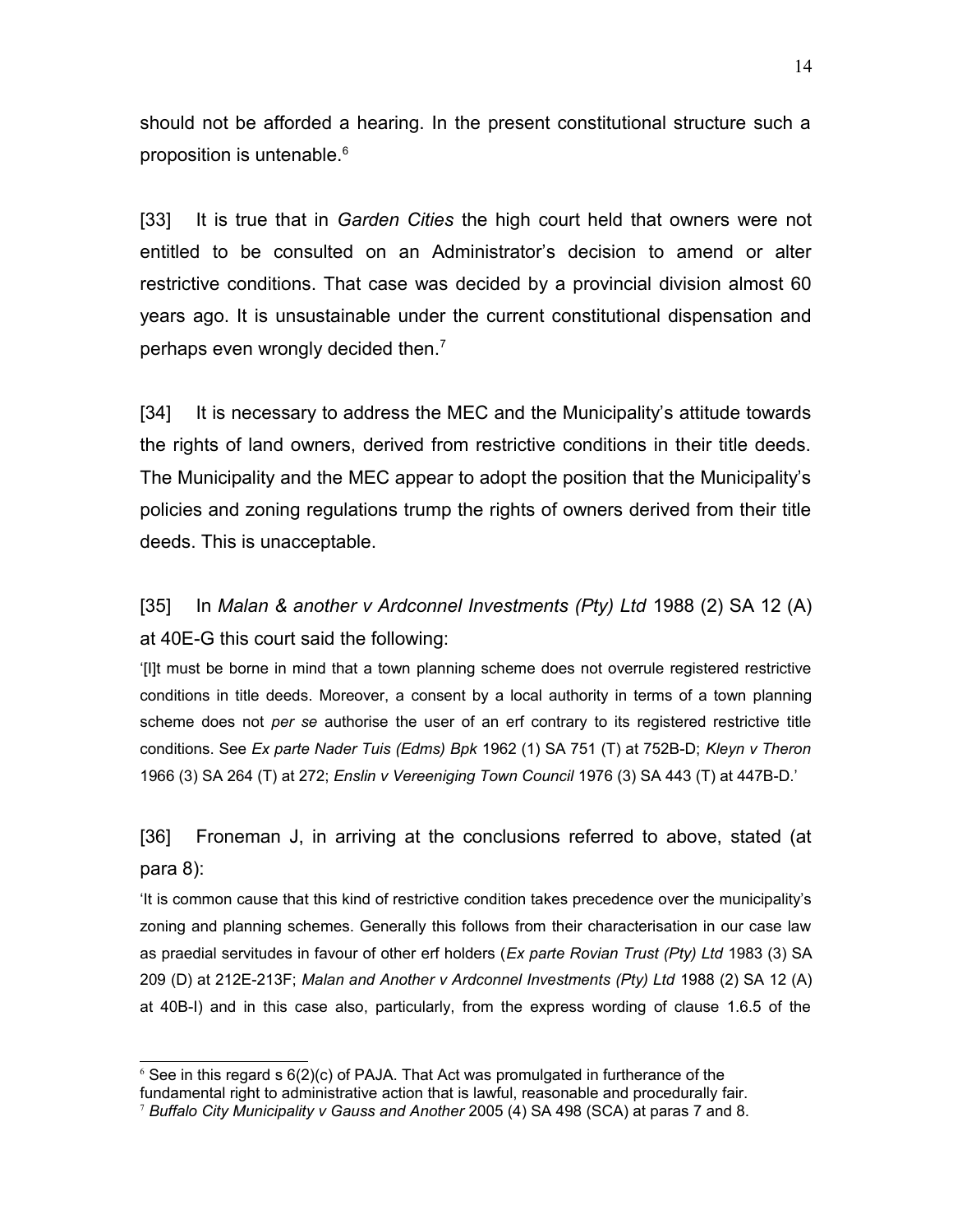Council Zoning Scheme Regulations. Consequently, any possible permission by the municipality to build or use buildings contrary to the conditions cannot be lawful.'

See also *Camps Bay Ratepayers and Residents Association and others v Minister of Planning, Culture and Administration, Western Cape and others* 2001 (4) SA 294 (C) at 324E-G.

[37] Restrictive conditions of the kind in question enure for the benefit of all other erven in a township, unless there are indications to the contrary. They are inserted for the public benefit and in general terms, to preserve the essential character of a township. In this regard see *Malan* at 38B-C and 39F-G. If landowners across the length and breadth of South Africa, who presently enjoy the benefits of restrictive conditions, were to be told that their rights, flowing from these conditions, could be removed at the whim of a repository of power, without hearing them or providing an opportunity for them to object, they would rightly be in a state of shock.

[38] Section 84 of the Act provides for notice to be given to affected persons in the event of a contemplated removal of restrictive conditions. In the present case the MEC and the Municipality disavowed any reliance on the Act and relied solely on the right reserved to the Administrator to alter or amend the restrictive conditions, as provided for in the title deed.

[39] Furthermore, the MEC's reliance on a delegation by the Premier is misplaced. First, the title deed itself does not provide for delegation. Second, no delegation was proved. In this regard the onus rested on the MEC. See *Chairman, Board on Tariffs and Trade & others v Teltron (Pty) Ltd* 1997 (2) SA 25 (A) at 31F-H. The MEC relied on a proclamation in terms of which the administration of the Act was assigned to her.<sup>[8](#page-14-0)</sup> Given that the MEC and the Municipality disavowed reliance on the Act it is of no assistance to them.

<span id="page-14-0"></span><sup>8</sup> Proclamation No 6 of 1998, Provincial Gazette No 323 31 July 1998.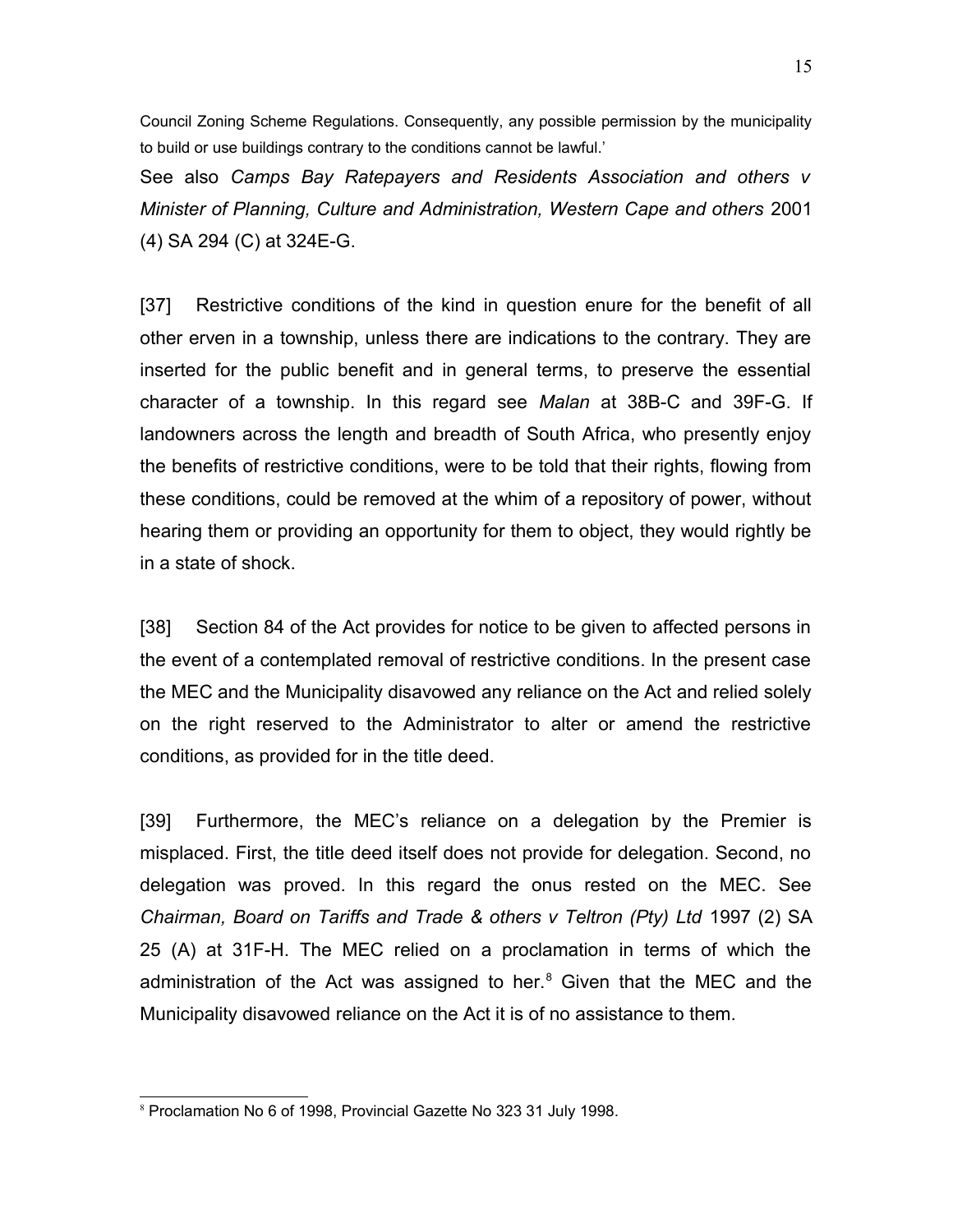[40] The two grounds referred to above, separately and together, are fatal to the Shan Trust case. There also appears to be force in the submissions on behalf of the Hobie Trust, that the power to alter or amend does not include the power to remove or delete. Further, since restrictive conditions are usually inserted to preserve the identity of an area, the Municipality might be required to engage with other neighbours and owners in the area. Even if the area has undergone some change, it does not necessarily follow that further change is warranted or unchallengeable. Steps have apparently been taken by the Municipality in an attempt to engineer a blanket removal of restrictive conditions in the Summerstrand area. As far as is known, no progress has yet been made. It is, however, for the reasons aforesaid, not necessary for any further discussion on these or any other issues in respect of the review appeal.

[41] For the reasons set out above, the conclusions of Dambuza J cannot be faulted.

[42] We turn to deal with the suspension appeal. In interpreting a judgment the court's intention is to be ascertained primarily from the language of the judgment or order as construed according to the usual well-known rules relating to documents. As in the case of any document, the judgment or order and the Court's reasons for giving it must be read as a whole to ascertain its intention. In this regard see *Administrator, Cape & another v Ntshwaqela & others* 1990 (1) SA 705 (AD) at 715F-H.<sup>[9](#page-15-0)</sup>

[43] It is necessary to place Froneman J's judgment and conclusions in proper perspective. First, Froneman J was apprised of the Shan Trust's intention to apply to have the restrictive conditions removed and he clearly and rightly did not think it would be of any consequence. Second, the learned judge very carefully considered the conduct of the Shan Trust over the years and concluded as

<span id="page-15-0"></span><sup>9</sup> Drawn from *Firestone South Africa (Pty) Ltd v Gentiruco AG* 1977 (4) SA 298 (A).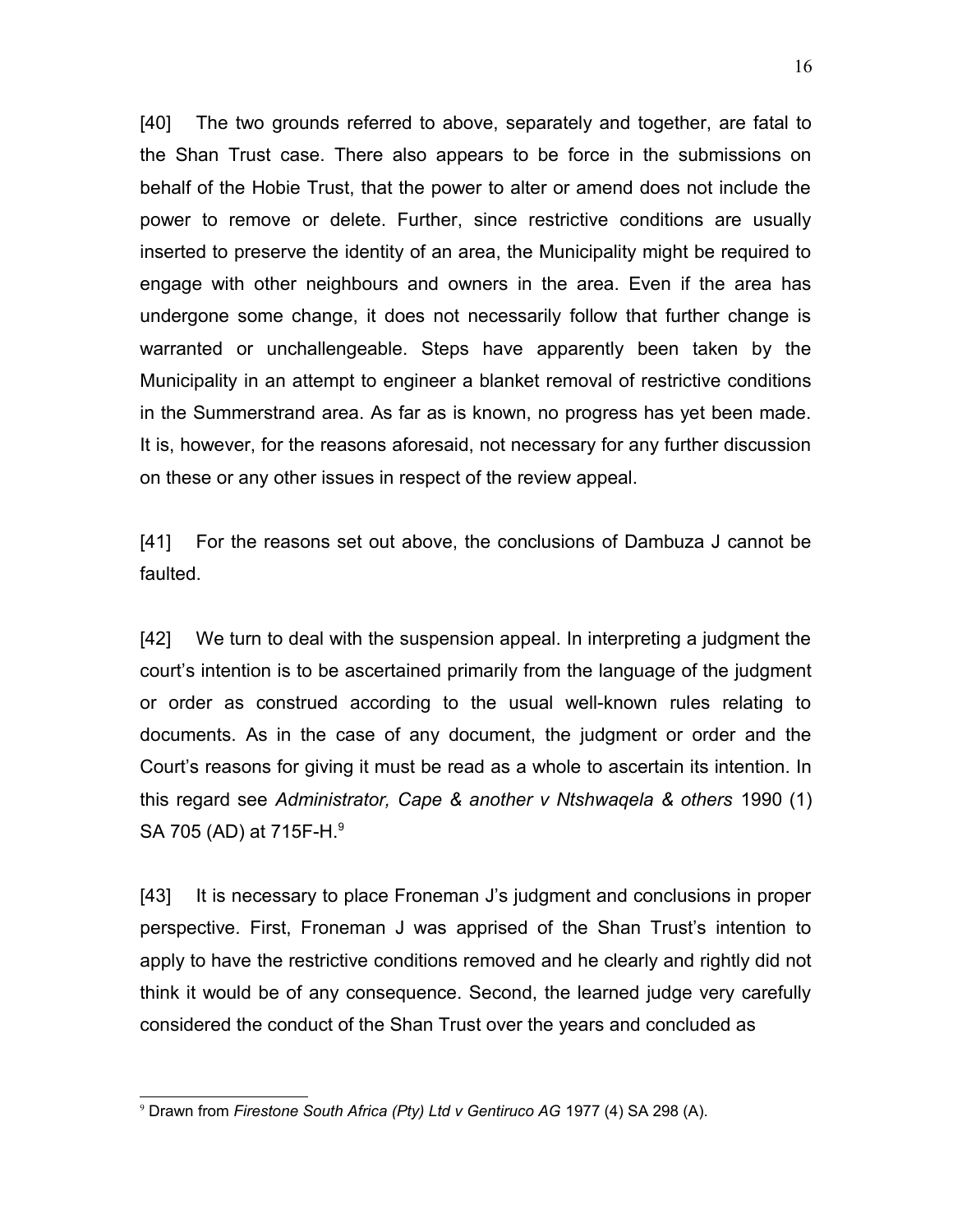follows (at para 10):

'On the papers before me the Shan Trust has shown a flagrant and sustained disregard, not only for the legitimate interests of its neighbours, but also for the local authority requirements, over a very long period of time.'

[44] Froneman J went on to consider whether a damages claim rather than a demolition order might meet the exigencies of the situation. He took into account the diminution in value of the Hobie Trust property as a result of the Shan Trust's conduct. He reasoned that although a damages claim was viable, it was important to bear in mind that the continued enjoyment of the privacy of those living as neighbours to erf 105 would be destroyed if he failed to order demolition. He took into consideration that the title conditions sought to preserve the character of the suburb and that developments at erf [10](#page-16-0)5 undermine it.<sup>10</sup>

[45] It should be borne in mind that in the application heard by Froneman J, the Shan Trust was aware of the allegations made against it by the Hobie Trust. It is clear that the repeated offending conduct of the Shan Trust, set out above, was traversed in the affidavits filed by the Hobie Trust. The Shan Trust chose, at its peril, to leave opposition to the Municipality.

[46] It is not surprising that Froneman J was unwilling to grant the Shan Trust the postponement sought. He had rightly concluded in the main application, that the Shan Trust had lagged behind the law once too often and that enough was enough! Thus, Froneman J's orders were intended to have immediate effect. The 60 day period within which the demolition order was to be effected was stipulated for practical purposes, namely to enable the owners and demolishers to do the necessary within a time frame. There can be no doubt that he intended that immediate steps be taken to ensure execution of the relevant orders.

[47] It is against that background that the application before Van der Byl AJ should be seen. Van der Byl AJ failed to appreciate the full import of Froneman

<span id="page-16-0"></span><sup>&</sup>lt;sup>10</sup> See para 12 of the judgment.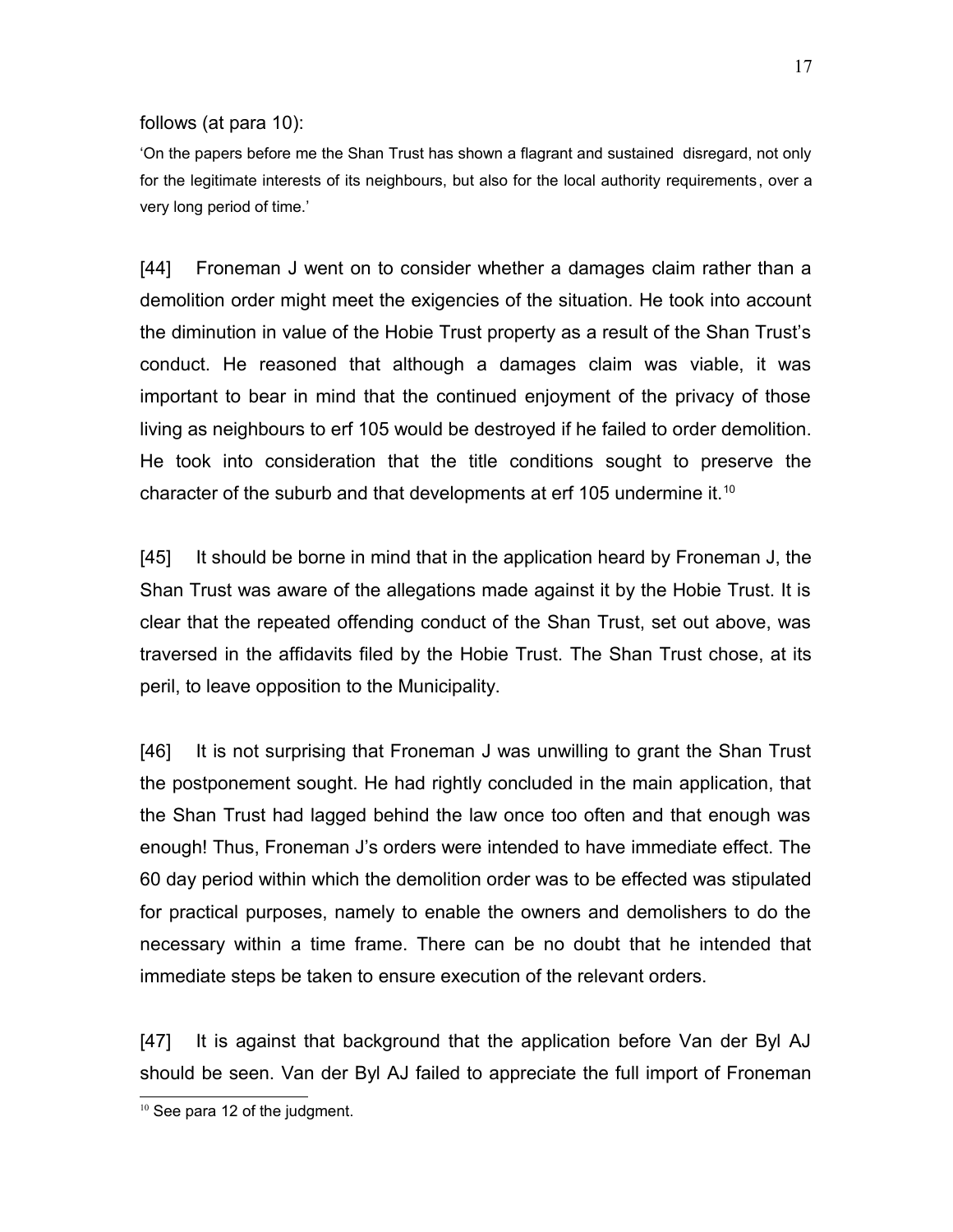J's judgement. It re-engaged on issues decided finally by Froneman J, namely, whether the offending conduct by the Shan Trust should continue to be countenanced. It will be recalled that Van der Byl AJ directed the Municipality to consider plans which, if approved, would ostensibly legitimise the contravening structures. Van der Byl AJ did what he was not empowered to do, namely, declaring in final terms, an order made by a court of equal jurisdiction to be of no force and effect.<sup>[11](#page-17-0)</sup> He was not sitting as a court of appeal or review in respect of Froneman J's judgment and yet his reasoning reflects hallmarks of those procedures.

[48] The cases relied upon by the court below, dealing with the rationale for court orders falling away because of subsequent events, are distinguishable. In *S v Mujee* 1981 (3) SA 800 (Z) an accused had been convicted of failing to make payments under a contribution order to a named certified institution in contravention of provisions of the applicable Maintenance Act. On review it appeared that the child concerned had previously been discharged from the institution and that the contribution order should therefore have been discharged. The court held that since a contravention of the applicable statutory provision was dependent on the contribution validly being in force, it could not have been the law's intention to treat as valid, a maintenance order when the entire object of the order had fallen away. Put differently, the court had intended that contributions be made for as long as the child was in an institution. That scenario is a far cry from the facts of the suspension appeal. Froneman J had intended the orders he made to be final and to be executed. As far as he was concerned the Shan Trust had come to the end of the road.

[49] *Ras & andere v Sand River Citrus Estates (Pty) Ltd* 1972 (4) SA 504 (T), *Le Roux v Yskor Landgoed (Edms) Bpk* 1984 (4) SA 252 (T) and *Bekker NO v Total South Africa (Pty) Ltd* 1990 (3) SA 159 (T) were all concerned with the

<span id="page-17-0"></span> $11$  As appears from what is set out in para 25 above Van der Byl AJ nullified Froneman J's order setting aside any building plan approvals granted by the Municipality in relation to the building that had already been constructed in the north eastern corner of erf 105.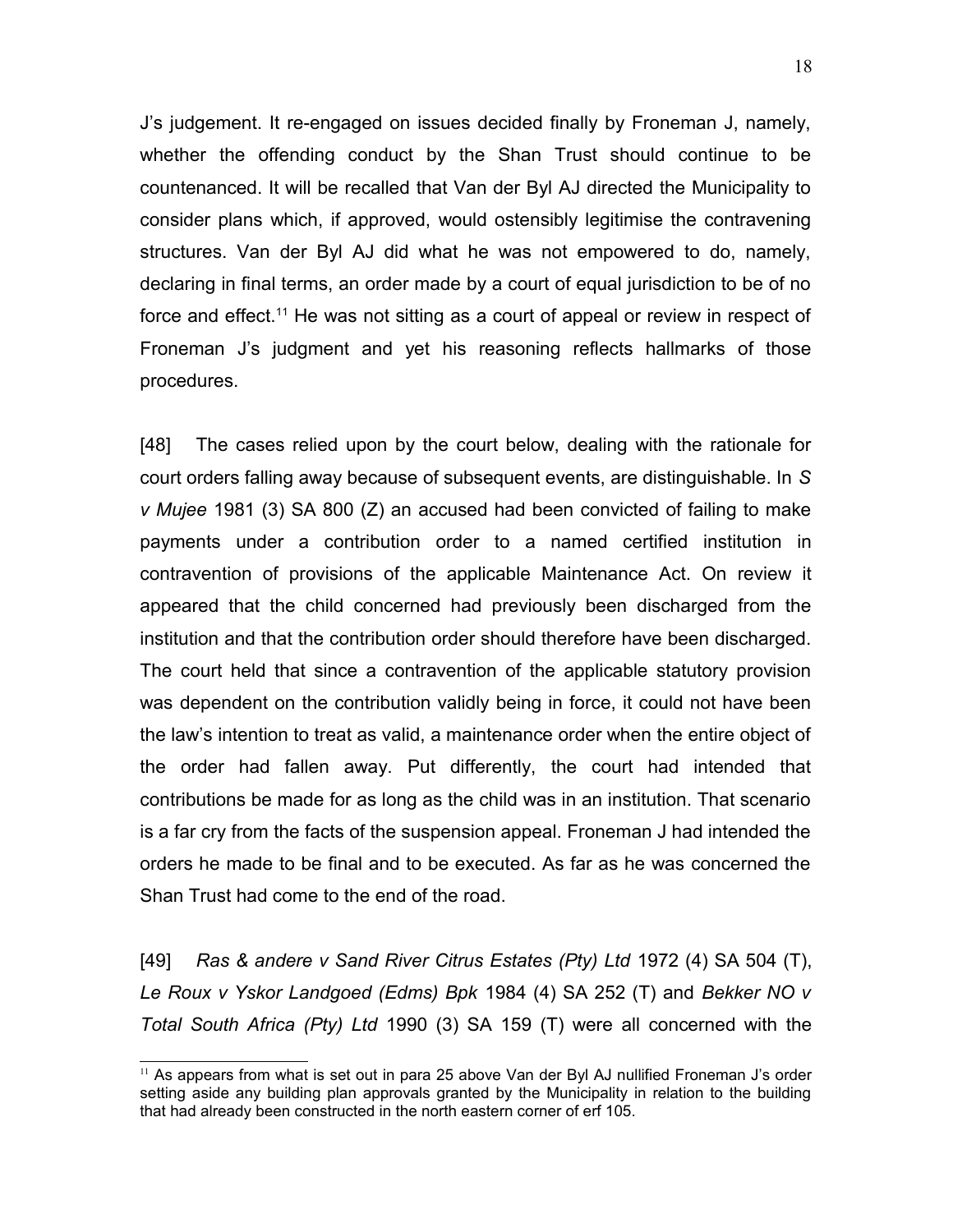question whether the *causae* for writs of execution remained extant. These cases do not assist the Shan Trust.

[50] Purporting to act according to the provisions of Uniform rule  $45A$ ,  $12$  Van der Byl AJ suspended Froneman J's order, in terms of which the Shan Trust was required to take the necessary steps to demolish the offending structures on erf 105. He did so even before the stated reason for nullifying it had materialised, and without proper appreciation of what Froneman J had intended.

[51] Apart from the provisions of Uniform rule 45A a court has inherent jurisdiction, in appropriate circumstances, to order a stay of execution or to suspend an order. It might, for example, stay a sale in execution or suspend an ejectment order. Such discretion must be exercised judicially. As a general rule, a court will only do so where injustice will otherwise ensue.<sup>[13](#page-18-1)</sup>

[52] A court will grant a stay of execution in terms of Uniform rule 45A where the underlying *causa* of a judgment debt is being disputed, or no longer exists, or when an attempt is made to use the levying of execution for ulterior purposes. As a general rule, courts acting in terms of this rule will suspend the execution of an order where real and substantial justice compels such action.<sup>[14](#page-18-2)</sup>

[53] Froneman J had regard to whether justice would be done by ordering the demolition. He considered an alternative measure, namely damages, but importantly, thought that the conduct of the Shan Trust over the years had been flagrantly disrespectful of the law and the rights of others. Seen from this perspective Van der Byl AJ erred in suspending the relevant order. Even though he may have taken a different view it was not appropriate for him to prefer his view to that of Froneman J.

<span id="page-18-0"></span> $12$  Uniform rule 45A reads as follows:

<sup>&#</sup>x27;The court may suspend the execution of any order for such period as it may deem fit.'

<span id="page-18-1"></span><sup>&</sup>lt;sup>13</sup>See Farlam, Fichardt, Van Loggerenberg *Erasmus Superior Court Practice* B1-330.

<span id="page-18-2"></span><sup>14</sup> *Erasmus Superior Court Practice* B1-330 to B1-330A.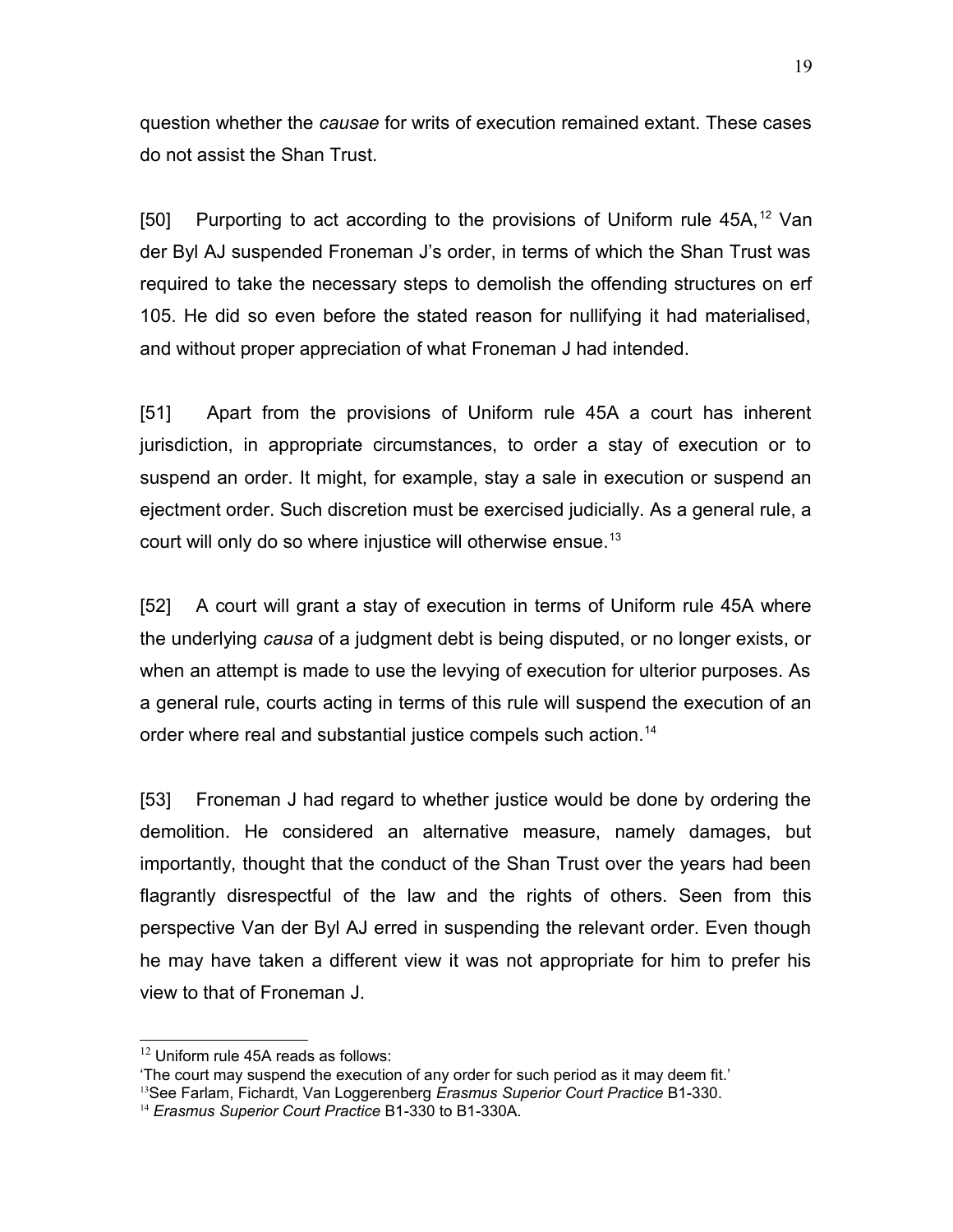[54] There certainly was no case to be made at any stage for a rescission of any part of Froneman J's judgment. The learned judge had correctly concluded that insofar as the offending structures were concerned and having regard to the unlawful conduct of the Shan Trust over the years, the time for finality had come. The principle of legality, a cornerstone of the Constitution, applies to government and governed alike. Repeat transgressors such as the Shan Trust are undeserving of the protection afforded by Van der Byl AJ. Froneman J intended finality. The effect of Van der Byl AJ's judgment is recrudescence.

[55] One remaining aspect calls for attention. The record in the review matter was prepared by the Shan Trust's legal representatives. It contains a great deal of irrelevant and duplicated matter. The Hobie Trust's representatives were not approached timeously to avoid this unfortunate result. Counsel representing the Shan Trust conceded that fault could rightly be attributed to his attorneys and was unable to provide a basis for resisting an order that his attorney should be precluded from recovering from his/her client such costs incurred in consequence of those unnecessary portions being incorporated into the record. In our view, at least a third of the record was unnecessary.

[56] For all the reasons set out above, the following order is made:

1. In *Wilma van Rensburg NO & another v Perapanjakam Naidoo NO & others* (case no 155/09):

(a) the appeal is upheld with costs including the costs of two counsel.

(b) the order of the court below is set aside in its entirety and substituted as follows:

'The application is dismissed with costs including the costs of two counsel.'

2. In *Perapanjakam Naidoo NO & others v Wilma van Rensburg NO & another* (case no 455/09):

(a) the appeal is dismissed with costs including the costs of two counsel.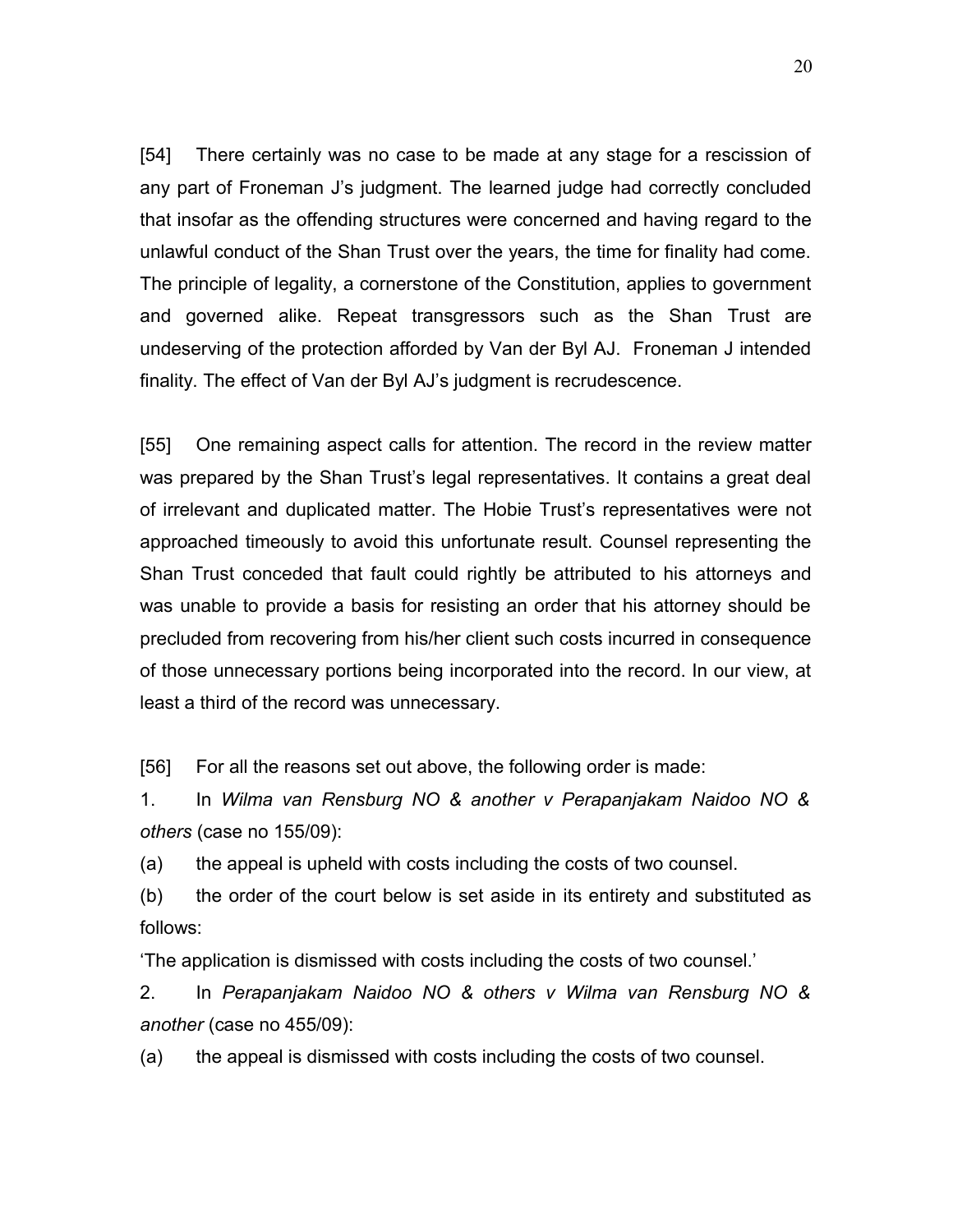(b) the appellants' legal representatives are precluded from recovering any costs from the appellants related to the unnecessary and duplicated parts of the record (one third thereof).

> M S NAVSA JUDGE OF APPEAL

 $\frac{1}{2}$  ,  $\frac{1}{2}$  ,  $\frac{1}{2}$  ,  $\frac{1}{2}$  ,  $\frac{1}{2}$  ,  $\frac{1}{2}$  ,  $\frac{1}{2}$  ,  $\frac{1}{2}$  ,  $\frac{1}{2}$  ,  $\frac{1}{2}$ 

N Z MHLANTLA JUDGE OF APPEAL

 $\mathcal{L}_\text{max}$  , we have the set of the set of the set of the set of the set of the set of the set of the set of the set of the set of the set of the set of the set of the set of the set of the set of the set of the set of

APPEARANCES:

Case no 455/09<br>For Appellant:

H J Van der Linde SC